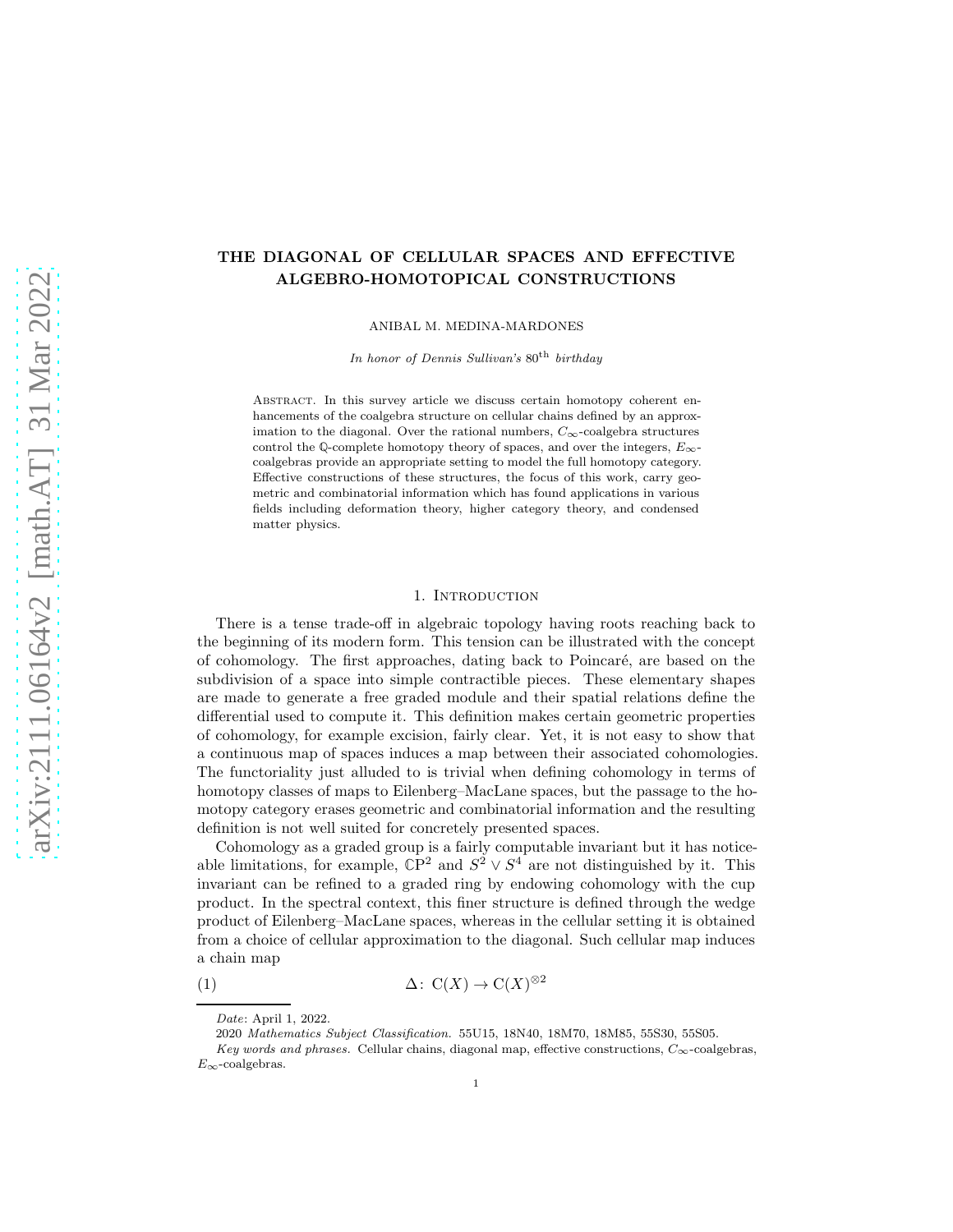<span id="page-1-0"></span>making the cellular chains of  $X$  into a (differential graded) coalgebra. The fact that the cup product on cohomology, induced by the linear dual of  $(1)$ , is associative and (graded) commutative hints at the presence of additional structure extending the coalgebra structure on  $C(X)$ .

In this survey article we will present, from a viewpoint that emphasizes their constructive nature,  $C_{\infty}$  and  $E_{\infty}$  extensions of  $\Delta$  over the rationals and integers respectively. The resulting algebraic structures control much of the homotopy theory of spaces. For example, over the rationals, the quasi-isomorphism type of a  $C_{\infty}$ coalgebra extension of the symmetrization of  $\Delta$  determines the Q-completion of X under certain assumptions  $[Qui69; Bui+20]$  $[Qui69; Bui+20]$ . Similarly, over the algebraic closure of  $\mathbb{F}_p$ , the quasi-isomorphism type of the dual of an  $E_{\infty}$ -coalgebra extension of  $\Delta$ determines the p-completion of X provided certain finiteness assumptions are met [\[Man01](#page-15-0)]. Both of these statements follow from the stronger fact that the relevant model categories are Quillen equivalent under certain assumptions.

Rational coefficients. In Section [2](#page-3-0) we will study extensions of chain approximations to the diagonal with rational coefficients. Over this field, a chain approximation to the diagonal can be symmetrized, giving rise to a cocommutative coalgebra. This coalgebra cannot be made simultaneously coassociative, but this relation can be imposed in a derive sense through a family of coherent chain homotopies – which also respect certain symmetry constrains – and give rise to a so called  $C_{\infty}$ -coalgebra structure. One can think of  $C_{\infty}$ -coalgebras in terms of the somewhat more familiar notion of  $A_{\infty}$ -coalgebra where cocommutativity is satisfied strictly. As a manifestation of Koszul duality, a  $C_{\infty}$ -coalgebra structure on cellular chains is equivalent to a differential on the completion of the free graded Lie algebra generated by the cells shifted downwards in degree by one. This relates  $C_{\infty}$ -coalgebras to deformation theory, but we do not explore this deep connection here. For cell complexes whose closed cells have the **Q**-homology of a point, Dennis provided in [\[Sul07\]](#page-16-1) a local inductive construction defining a  $C_{\infty}$ -coalgebra structure on their cellular chains. We reprint a challenge he posted regarding the resulting structure.

PROBLEM. Study this free differential Lie algebra attached to a cell complex, determine its topological and geometric meaning as an intrinsic object. Give closed form formulae for the differential and for the induced maps associated to subdivisions. [\[LS14](#page-15-1), p.2]

As proven by Quillen, the quasi-isomorphism type of this  $C_{\infty}$ -coalgebra is a complete invariant of the rational homotopy type of simply-connected spaces. For the  $C_{\infty}$ -coalgebra structure on the interval, Dennis and Ruth Lawrence addressed the challenge reprinted above introducing a formula for it which can be interpreted in terms of parallel transport of flat connections [\[LS14\]](#page-15-1), and for which the subdivision map is described by the Baker–Campbell–Hausdorff formula.

To generalize Quillen's equivalence of homotopy categories to one between (not necessarily 1-connected) simplicial sets, Buijs, Félix, Murillo, and Tanré  $[Bui+20]$ extended to n-simplices the Lawrence–Sullivan structure building, constructively for  $n \in \{2,3\}$  and inductively otherwise,  $C_{\infty}$ -coalgebra structures on their chains. Their construction agrees after linear dualization with the one obtained by Cheng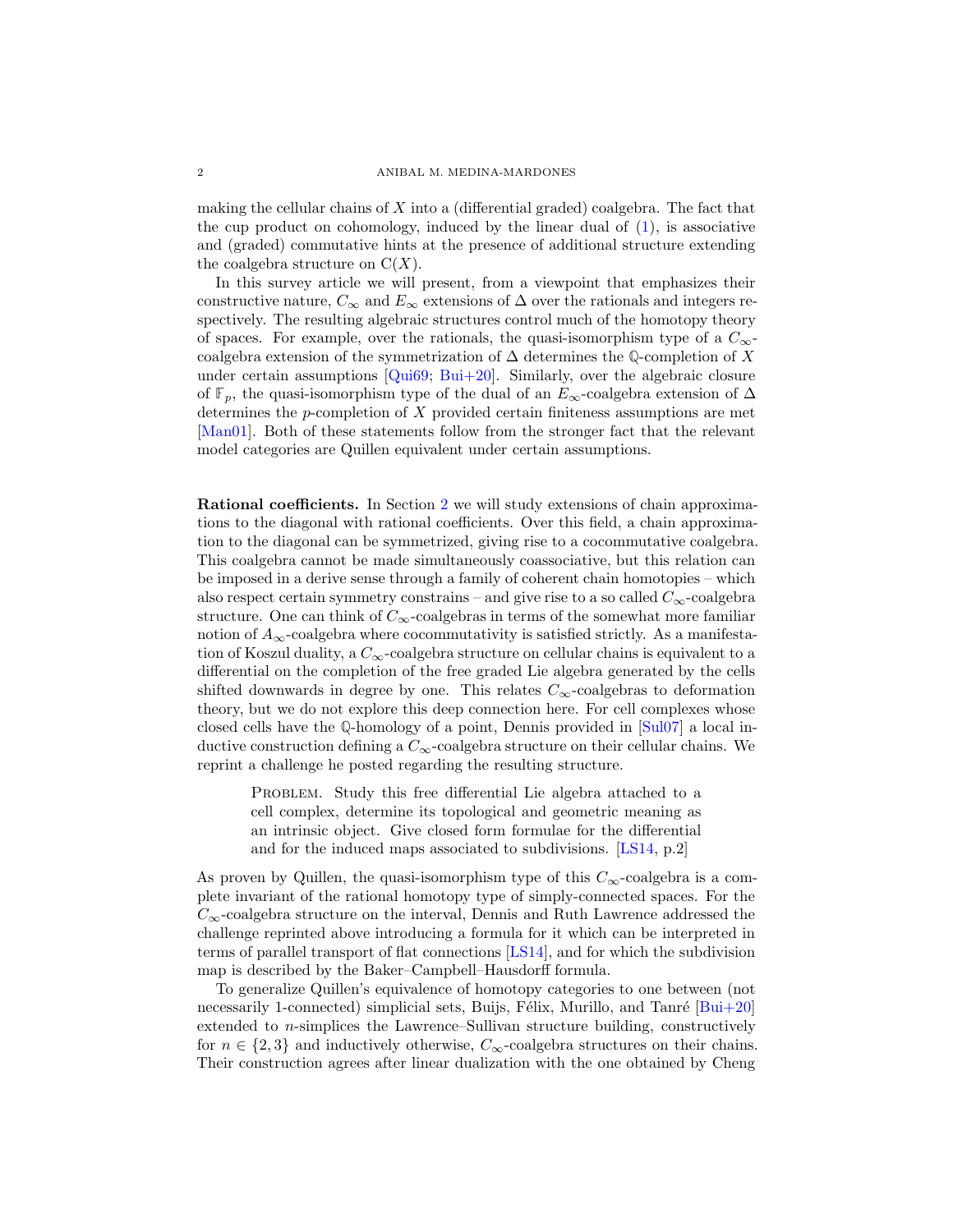<span id="page-2-0"></span>and Getzler in [\[CG08\]](#page-14-1), where they showed that the Kontsevich–Soibelman sumover-trees formula defining the transfer of  $A_{\infty}$ -algebras through a chain contraction induces a transfer of  $C_{\infty}$ -algebras. This allowed them to construct a  $C_{\infty}$ algebra structure on simplicial cochains by transferring Dennis' polynomial differential forms through Dupont's contraction. The resulting description is given in terms of rooted trees.

 $C_{\infty}$ -coalgebras are controlled by the operad  $Com_{\infty}$  which is the Koszul resolution of the operad  $Com$ , i.e., the cobar construction applied to the *Lie* cooperad, the Koszul dual cooperad of  $Com.$  Another interesting resolution of  $Com.$  is constructed concatenating the bar and cobar constructions. This resolution method is an algebraic version of the W-construction of Boardman–Vogt. As Dennis and Scott Wilson considered, the resulting operad can be described using rooted trees with vertices colored black or white. In [\[RV20](#page-16-2)], Daniel Robert-Nicoud and Bruno Vallette studied coalgebras over this resolution which they termed  $CC_{\infty}$ -coalgebras. They constructed on the chain of standard simplices natural  $CC_{\infty}$ -coalgebra structures and described them explicitly using bicolored trees.

Despite some progress –  $[GL19, GL21, Bui+19], [Bui+20, §6.5]$  $[GL19, GL21, Bui+19], [Bui+20, §6.5]$  $[GL19, GL21, Bui+19], [Bui+20, §6.5]$  $[GL19, GL21, Bui+19], [Bui+20, §6.5]$  $[GL19, GL21, Bui+19], [Bui+20, §6.5]$  $[GL19, GL21, Bui+19], [Bui+20, §6.5]$  $[GL19, GL21, Bui+19], [Bui+20, §6.5]$  – the "closed form formulae" part of the problem quoted before remains open. One possible avenue to generalize to cubical chains the formula defining the Lawrence–Sullivan  $C_{\infty}$ -coalgebra on C(**I**), is to define the tensor product of  $C_{\infty}$ -coalgebras and then extend it monoidally to all cubes via the isomorphism  $N(\Box^n) \cong C(\mathbb{I})^{\otimes n}$ . The monoidal structure on the category of  $A_{\infty}$ -coalgebras is defined through a chain approximation to the diagonal of the Stasheff polytopes compatible with the operad structure. Unfortunately, the resulting  $A_{\infty}$ -coalgebra on C( $\mathbb{I}$ )<sup>⊗2</sup> is not  $C_{\infty}$ . This could be corrected through an algebraic symmetrization of the associahedral diagonal, but we do not pursue this here.

Integral coefficients. In Section [3](#page-7-0) we will study extensions of chain approximations to the diagonal with integral coefficients. In contrast to the situation over **Q**, chain approximations to the diagonal over these coefficients cannot be taken to be symmetric with respect to transposition of tensor factors. The resulting coalgebras can be made cocommutative and coassociative only up to coherent homotopies, that is to say, provided with the structure of a coalgebra over an  $E_{\infty}$ -operad. The study of  $E_{\infty}$ -structures has a long history, where (co)homology operations [\[SE62;](#page-16-3) [May70](#page-15-3)], the recognition of infinite loop spaces [\[BV73](#page-14-4); [May72\]](#page-15-4), and the complete algebraic representation of the p-adic homotopy category [\[Man01\]](#page-15-0) are key milestones.

Steenrod was the first to introduce homotopy coherent corrections to the broken symmetry of a chain approximation to the diagonal [\[Ste47\]](#page-16-4). He did so on simplicial chains in the form of explicit formulae defining his cup-i coproducts, with cup-0 agreeing with the Alexander–Whitney chain approximation to the diagonal. These coproducts are used to define Steenrod's mod 2 cohomology operations and to effectively compute them in specific examples.

Extending the cup-i coproducts of Steenrod, explicitly defined  $E_{\infty}$ -coalgebra structure on simplicial chains were introduced by McClure–Smith [\[MS03\]](#page-15-5) and Berger– Fresse [\[BF04](#page-14-5)]. It turns out that this structure can be describe solely in terms of the Alexander–Whitney diagonal, the augmentation map and a chain version of the join of simplices [\[Med20a\]](#page-15-6). This point of view can be abstracted using the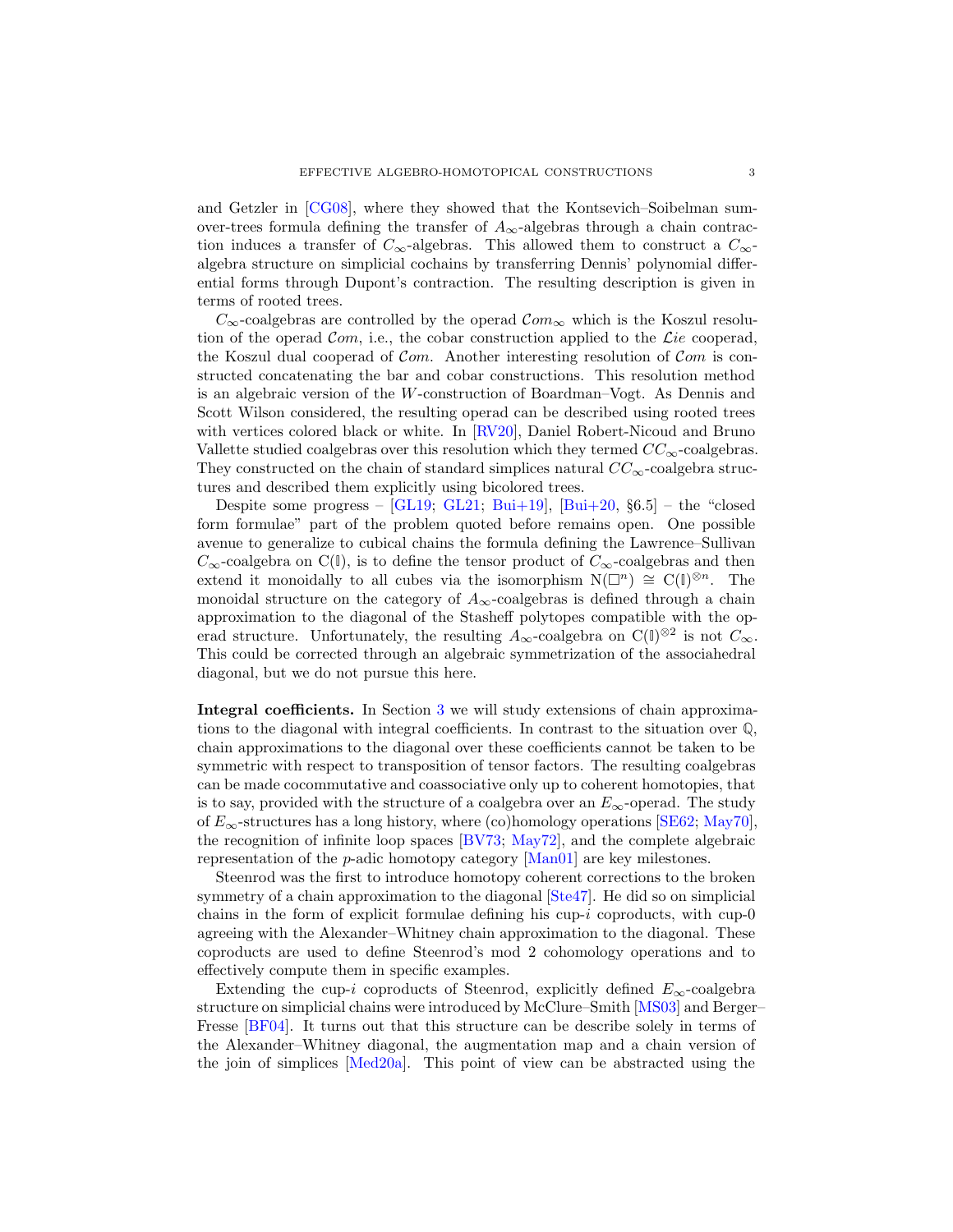<span id="page-3-1"></span>language of props, which allows its application to other contexts, for example those defined by cubical chains [\[KM21a\]](#page-15-7) and the Adams' cobar construction [\[MR21\]](#page-15-8). We will review the resulting model of the  $E_{\infty}$ -operad, its action on simplicial and cubical chains, and explicit generalizations of the cup-i coproducts to higher arities effectively constructing Steenrod operations at all primes [\[KM21b](#page-15-9)].

We devote the final subsection to one use of cochain level structures in the classification of symmetry protected topological phases of matter.

Acknowledgment. We would like to thank Greg Brumfiel, Ruth Lawrence, John Morgan, Aniceto Murillo, Dennis Sullivan and Bruno Vallette for helpful exchanges related to their work. We are also grateful to the referees for their careful reading and many keen suggestions.

# 2.  $C_{\infty}$ -COALGEBRAS

<span id="page-3-0"></span>Over the rationals, the problem of extending a chain approximation to the diagonal as a  $C_{\infty}$ -coalgebra is related to the study of Lie algebras. In this section we recall this connection, and Dennis' construction of a  $C_{\infty}$ -coalgebra structure on the cellular chains of certain CW complexes. We also discuss the resulting structure on the cellular chains of the interval, which is presented as a formula in the work of Dennis and Ruth Lawrence. We discuss Quillen's functor from simplicial sets to complete dg Lie algebras, as extended by Buijs, Félix, Murillo, and Tanré through a cosimplicial  $C_{\infty}$ -coalgebra, and the problem of making this construction into explicit formulae extending the Sullivan–Lawrence interval.

2.1. Quillen construction. As a motivating example illustrating the connection between cocommutative and coassociative coalgebras and dg Lie algebras, let us recall the so-called *Quillen construction*. Consider one such coalgebra C, and form the free graded Lie algebra  $L$  generated by the desuspension of  $C$  regarded as a graded vector space. Denote  $s^{-1}C$  in L by  $L_1$ , and by  $L_2$  the linear span of brackets of elements in  $s^{-1}C$ . The boundary map and coproduct respectively induce maps

$$
L_1 \xrightarrow{l_1} L_1, \qquad L_1 \xrightarrow{l_2} L_2,
$$

of degree  $-1$ , and their relations ensure that  $l_1 + l_2$  squares to 0. More explicitly,

$$
l_1(s^{-1}c) = -s^{-1} \partial c,
$$
  $l_2(s^{-1}c) = \frac{1}{2} \sum_i (-1)^{|a_i|} [s^{-1}a_i, s^{-1}b_i],$ 

where  $\Delta(c) = \sum_i a_i \otimes b_i$ .

The extension of  $l_1 + l_2$  as a derivation of the Lie bracket makes L into a free dg Lie algebra naturally associated to C.

2.2.  $C_{\infty}$ -coalgebras. The previous construction motivates the definition of  $C_{\infty}$ coalgebras. Before providing it, let us recall the notion of a *complete chain complex*  $(C, F)$ , which is a filtered chain complex C

$$
C = F_0 C \supseteq F_1 C \supseteq \cdots
$$

such that

$$
C = \lim_{k \to \infty} C/F_kC.
$$

As expected, the *completion* of a filtered chain complex  $(C, F)$  is defined as  $\lim_{k\to\infty} C/F_kC$ .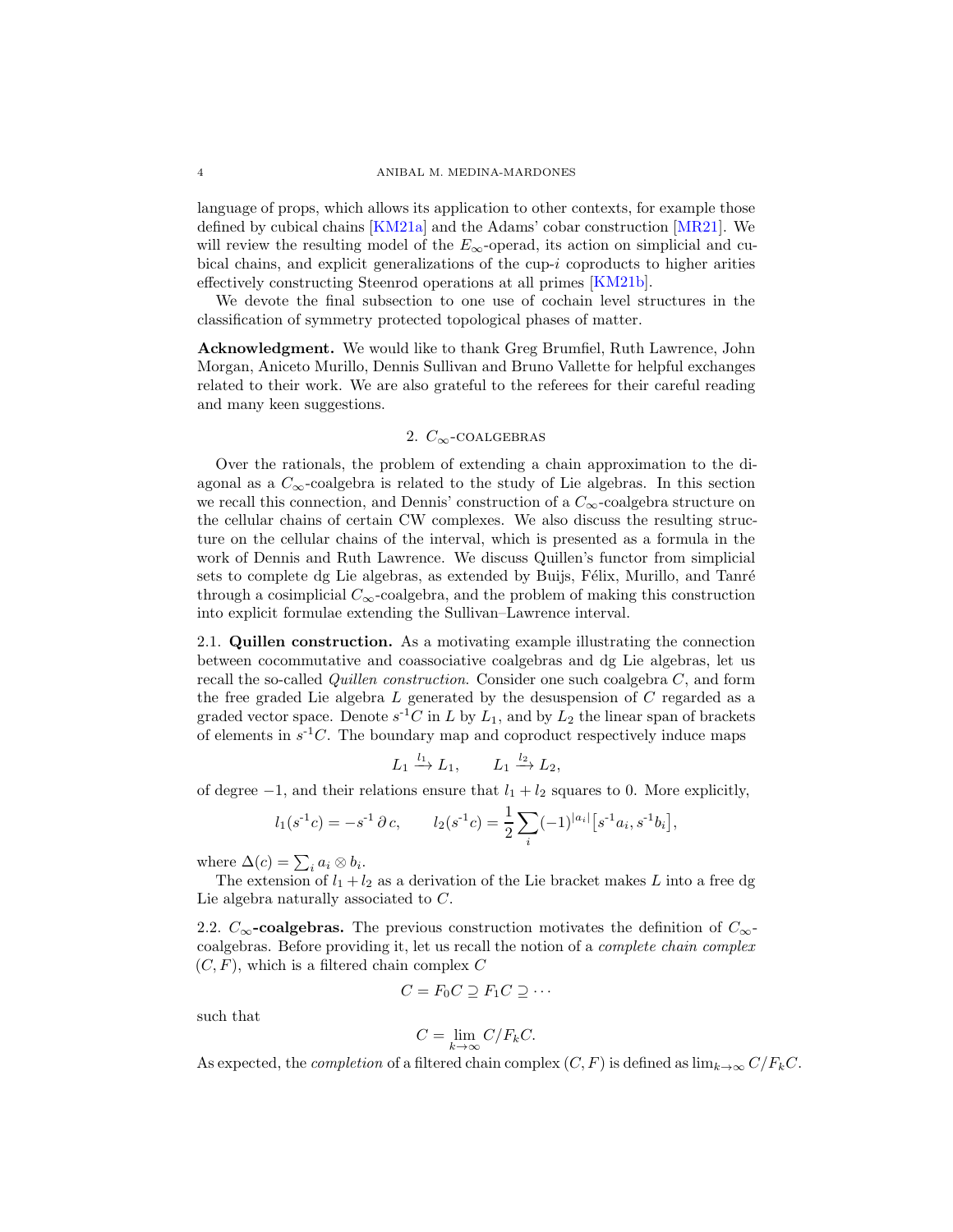<span id="page-4-2"></span>A C∞-*coalgebra structure* on a graded vector space C is the data of a differential on the completion, with respect to the filtration by number of brackets, of the free graded Lie algebra generated by  $s^{-1}C$ .

2.3.  $C_{\infty}$ -coalgebras as commutative  $A_{\infty}$ -algebras. We can interpret a  $C_{\infty}$ coalgebra structure on C in terms of the somewhat more familiar notion of  $A_{\infty}$ coalgebra.

An  $A_{\infty}$ -coalgebra structure on a graded vector space C is a family of degree  $k-2$ linear maps  $\Delta_k: C \to C^{\otimes k}$  satisfying for every  $i \geq 1$  the following identity:

<span id="page-4-0"></span>(2) 
$$
\sum_{k=1}^{i} \sum_{n=0}^{i-k} (-1)^{k+n+kn} (\mathrm{id}^{\otimes i-k-n} \otimes \Delta_k \otimes \mathrm{id}^{\otimes n}) \circ \Delta_{i-k+1} = 0.
$$

This is equivalent to the data of a differential on  $\prod_{n\geq 1} (s^{-1}C)^{\otimes n}$ , the augmentation kernel of the complete tensor algebra on the desuspension of C. Indeed, such differential  $d = \sum_{k\geq 1} d_k$  is determined by its restriction to  $s^{-1}C$  with  $d_k(s^{-1}C) \subset$  $T^k(s^{-1}C)$ , and the correspondence is explicitly given by

$$
\Delta_k = -s^{\otimes k} \circ d_k \circ s^{-1}, \qquad d_k = -(-1)^{\frac{k(k+1)}{2}} (s^{-1})^{\otimes k} \circ \Delta_k \circ s.
$$

Notice that [\(2\)](#page-4-0) implies for any  $A_{\infty}$ -coalgebra that  $\Delta_1$  squares to 0, that  $\Delta_2$  is a chain map with respect to  $\Delta_1$ , and that  $\Delta_3$  is a chain homotopy between  $(\Delta_2 \otimes id) \circ \Delta_2$ and (id  $\otimes \Delta_2$ )  $\circ \Delta_2$ .

A  $C_{\infty}$ -coalgebra structure on a graded vector space C is equivalent to an  $A_{\infty}$ coalgebra structure on C such that the image  $d_k$  lies in the invariants of  $(s^{-1}C)^{\otimes k}$ under the action of  $\mathbb{S}_k$ , or, expressed in terms of the coproducts  $\Delta_k$ , one such that  $\tau \circ \Delta_k = 0$ , where

$$
\tau(c_1 \otimes \cdots \otimes c_k) = \sum_{i=1}^k \sum_{\sigma \in S(i,k-i)} sign(\sigma) (c_{\sigma(1)} \otimes \cdots \otimes c_{\sigma(i)}) \otimes (c_{\sigma(i+1)} \otimes \cdots \otimes c_{\sigma(k)})
$$

<span id="page-4-1"></span>and  $\mathcal{S}(i, k - i)$  denotes the set of  $(i, k - i)$ -shuffles.

2.4. Sullivan's cellular  $C_{\infty}$ -coalgebra construction. We now present Dennis' inductive construction of a local  $C_{\infty}$ -coalgebra structure on the chains of cell complexes whose closed cells have the **Q**-homology of a point [\[Sul07](#page-16-1)].

Let X be one such cellular complex and  $L(X) = L$  be the free Lie algebra generated by the desuspension of its rational cellular chains  $s^{-1}C$ .

Let us start by choosing a chain approximation  $\Delta: C \to C \otimes C$  to the diagonal, which we assume equivariant – since we are working with rational coefficient – and local, in the sense that  $\Delta(e_{\alpha})$  is contained in the subcomplex generated by the tensor product of cells in the closure of  $e_{\alpha}$ . We remark that  $(C, \delta, \Delta)$  is a cocommutative coalgebra which is in general not coassociative. Let  $\delta_1$  and  $\delta_2$  be the respective maps from  $L_1$  to  $L_1$  and  $L_2$  induced from  $\partial$  and  $\Delta$ . We denote by the same symbols their extensions to L as derivations. We now quote Dennis' construction:

Interpreting the equation  $\delta \circ \delta = 0$  as  $[\delta, \delta] = 0$  where  $[\cdot, \cdot]$  is the graded commutator. For any  $\delta$  the Jacobi identity is  $[\delta, [\delta, \delta]]$ . Suppose  $\delta^k = \delta_1 + \cdots + \delta_k$  has been defined so that  $[\delta^k, \delta^k]$  has the first nonzero term in monomial degree  $k + 1$ . Jacobi implies this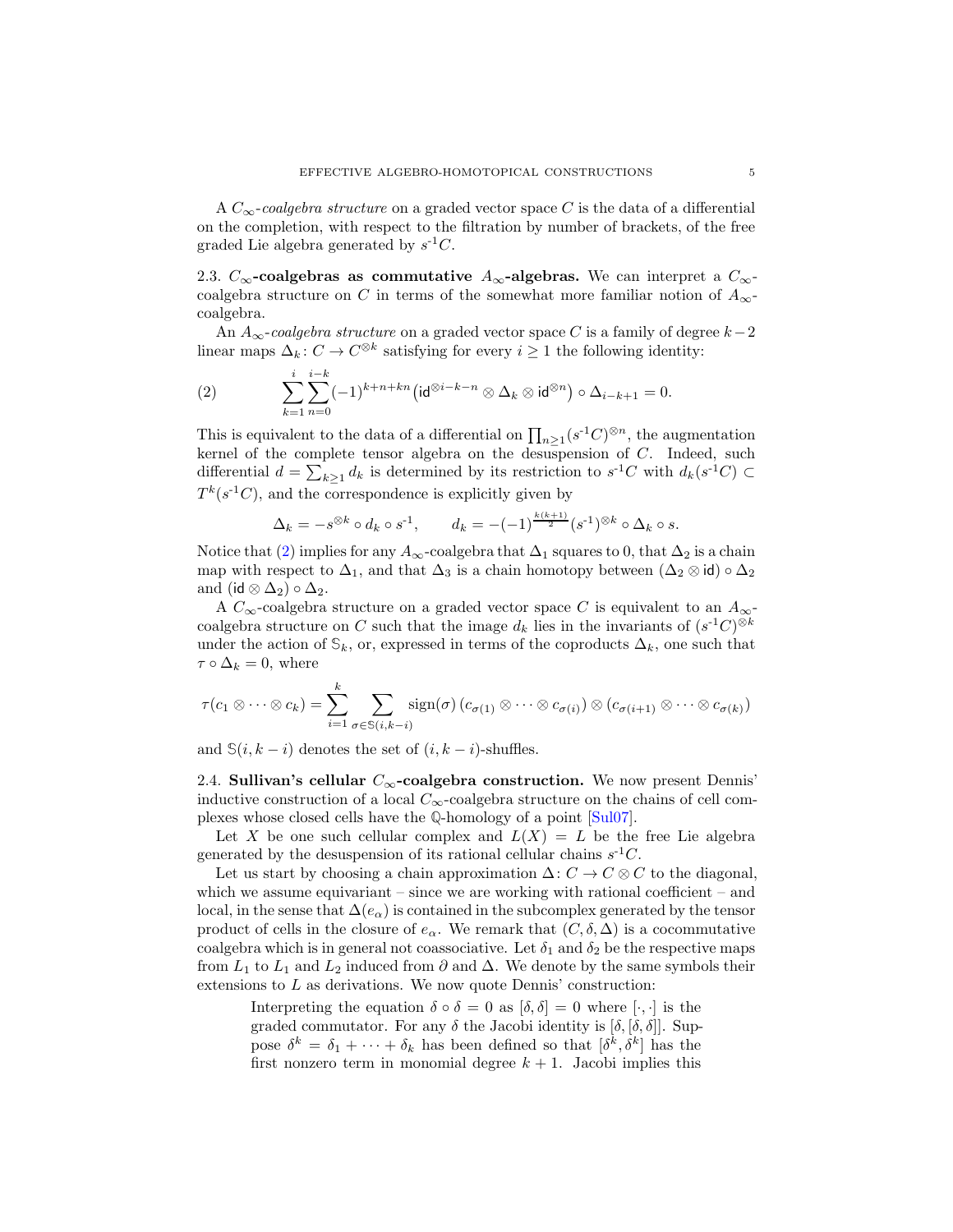<span id="page-5-0"></span>error commutes with  $\delta_1$ ; that is, it is a closed element in the complex  $Der(L)$  of derivations of L. If we work in the closure of a cell, the homology hypothesis implies that  $Der(L)$  has homology only in degrees 0 and 1. Therefore, the error, which lives in degree 2, can be written as a commutator with  $\delta_1$ . Using the cells to generate a linear basis of each  $L_k$  by bracketing, we choose this solution to lie in the image of the adjoint of  $\delta_1$  to make it canonical. This canonical solution is  $\delta_{k+1}$  and this completes the induction, since one knows at the beginning  $\delta_1 \circ \delta_1$  and  $\delta_2$  is chain mapping; that is,  $[\delta_2, \delta_1] = 0$ . [\[Sul07,](#page-16-1) p.251]

Dennis' construction is such that  $\delta e_{\alpha}$  is in the sub Lie algebra generated by the closure of the cells in  $e_{\alpha}$ , or, expressed in dual terms, the maps  $\Delta_r: C \to C^{\otimes r}$ corresponding to the  $\delta_r$  maps are local.

Recall Dennis' problem, quoted in the introduction, of determining the topological and geometric meaning of this  $C_{\infty}$ -coalgebra as an intrinsic object, and give closed form formulae for it and the induced maps associated to subdivisions. We will next present the solution Dennis and Ruth Lawrence gave to this problem in the case of the interval.

2.5. Lawrence–Sullivan interval. Let  $L$  be a completed free graded Lie algebra with filtration given by number of brackets, and let  $U(L)$  be the complete graded vector space of series on one indeterminate with values on L whose filtration is induced from that of L, i.e., the  $N^{\text{th}}$ -part of the filtration  $U(L)$  contains series of the form

$$
\sum_{n=1}^{\infty} x_n t^n
$$

where  $x_n$  is in  $F_N L$  for every n. Consider the linear operator given by

$$
\frac{d}{dt}\left(\sum x_n t^n\right) = \sum n x_n t^{n-1}
$$

and the formal differential equation

$$
\frac{du}{dt} = \partial v - ad_v u
$$

where  $ad_v u = [v, u]$ . By formally solving this equation one defines the *flow generated* by v for any rational time  $t_0$ .

An element  $u \in L$  is said to be *flat* if it is in degree  $-1$  and satisfies  $\partial u = \frac{1}{2}[u, u]$ . It is common to refer to these as *Maurer–Cartan* elements, but do not use this terminology. We now quote Dennis and Ruth Lawrence theorem.

There is a unique completed free differential graded Lie algebra, A, with generating elements a, b and e, in degrees -1, -1 and 0 respectively, for which a and b are flat while the flow generated by  $e$  moves from  $a$  to  $b$  in unit time. The differential is specified by

$$
\partial e = \operatorname{ad}_e b + \sum_{i=0}^{\infty} \frac{B_i}{i!} (\operatorname{ad}_e)^i (b - a),
$$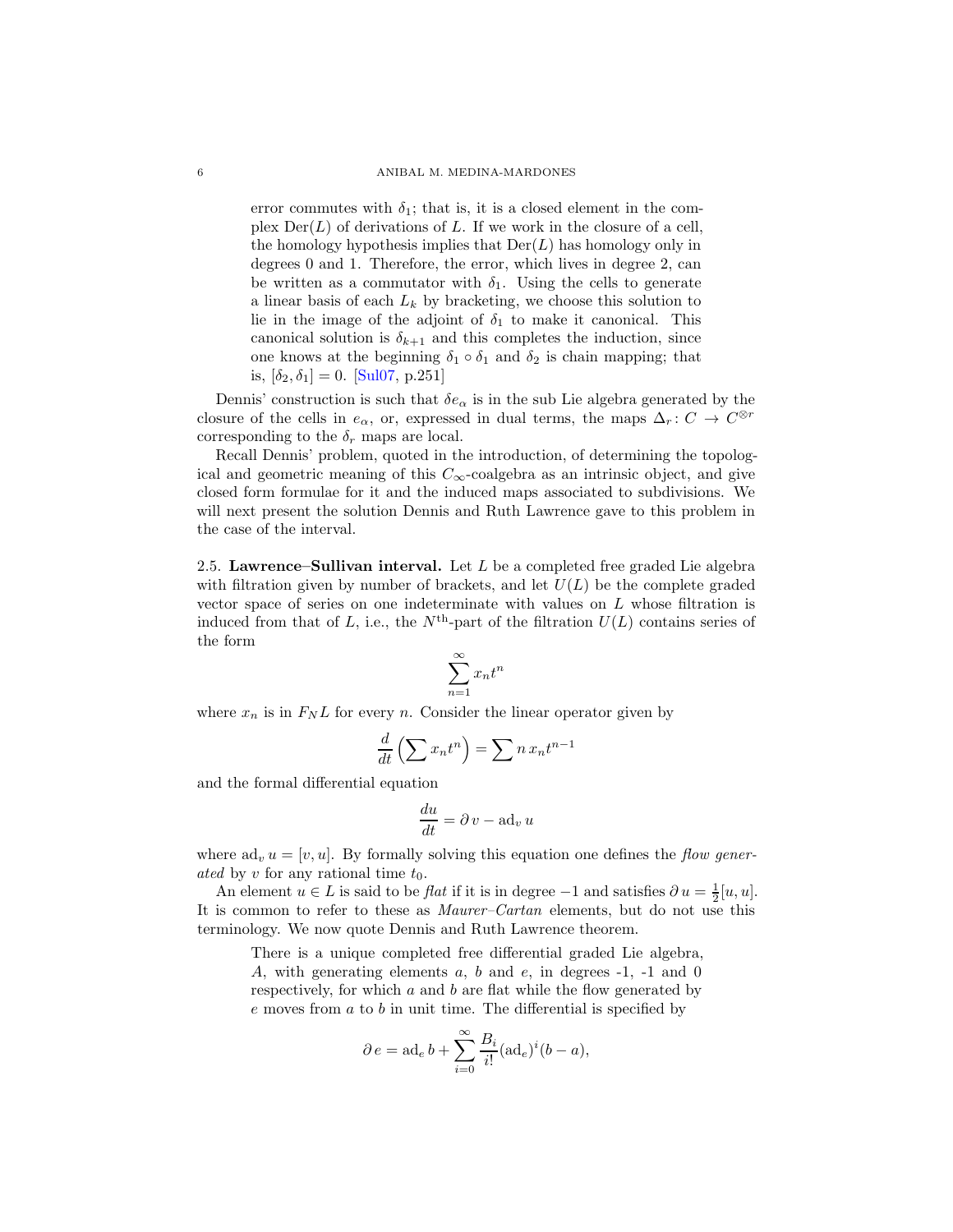<span id="page-6-0"></span>where  $B_i$  denotes the *i*th Bernoulli number defined as coefficients in the expansion

$$
\frac{x}{e^x - 1} = \sum_{n=0}^{\infty} B_n \frac{x^n}{n!}.
$$

[\[LS14,](#page-15-1) Theorem 1]

We remark that Dennis conjectured an equivalence between the description above and the one obtained by applying his inductive procedure  $(\S 2.4)$  $(\S 2.4)$ . This conjecture was verified by Parent and Tanré  $[PT12]$ .

The Lawrence–Sullivan dg Lie algebra is describe in terms of the associated  $C_{\infty}$ -coalgebra by

$$
\Delta_1(c) = y - z, \quad \Delta_1(y) = \Delta_1(z) = 0,
$$
  
\n
$$
\Delta_2(c) = -\frac{1}{2} \Big( c \otimes (y + z) + (y + z) \otimes c \Big), \quad \Delta_2(y) = -y \otimes y, \quad \Delta_2(z) = -z \otimes z,
$$
  
\n
$$
\Delta_k(c) = \sum_{p+q=k-1} \frac{B_{k-1}}{p!q!} c^{\otimes p} \otimes (y - z) \otimes c^{\otimes q}, \quad \Delta_k(y) = \Delta_k(z) = 0, \quad k \ge 3,
$$

where  $c, y$  and  $x$  are generators of degree 1, 0 and 0, respectively.

2.6. Rational homotopy theory. To algebraically model the rational homotopy category of spaces two models were introduced. On one hand there is Dennis' commutative approach [\[Sul77\]](#page-16-6) based on an adjunction

$$
\text{sSet} \xleftrightarrow{\text{A}_{\text{PL}}} \text{cdga}^{\text{op}}.
$$

On the other, there is Quillen's Lie approach, introduced in [\[Qui69\]](#page-16-0) and extended in  $[BM13; Bui+20]$  $[BM13; Bui+20]$ , which is based on an adjunction

$$
\text{sSet} \xleftarrow[\cdot]_Q} \text{cdgl}
$$

where cdgl denotes the category of complete dg Lie algebras. This adjunction is defined explicitly by

$$
\mathcal{L}(X) = \operatorname*{colim}_{\Delta^n \to X} \mathcal{L}(\Delta^n), \qquad |L|_n = \operatorname{cdgl}(\mathcal{L}(\Delta^n), L),
$$

where  $\mathcal{L}(\Delta^{\bullet})$  is the cosimplicial complete dg Lie algebra defined by a natural  $C_{\infty}$ coalgebra structures on the cellular chains of standard simplices.

Using the principles presented in the previous subsection and a careful treatment of the simplicial structure, Buijs, Félix, Murillo, and Tanré  $[Bui+20]$  introduced a construction of  $\mathcal{L}(\Delta^{\bullet})$ , which they characterize axiomatically by requiring that the generators associated to vertices are flat, and that the linear part is induced from the boundary of chains.

We mention that this structure is isomorphic to the one obtained by dualizing the simplicial  $C_{\infty}$ -algebra defined by the Homotopy Transfer Theorem of  $C_{\infty}$ -algebras applied to Dennis' polynomial differential forms and Dupont's contraction [\[CG08](#page-14-1)].

The problem of finding closed formulae for the  $C_{\infty}$ -coalgebra structure on the *n*-simplex remains open for  $n > 3$ .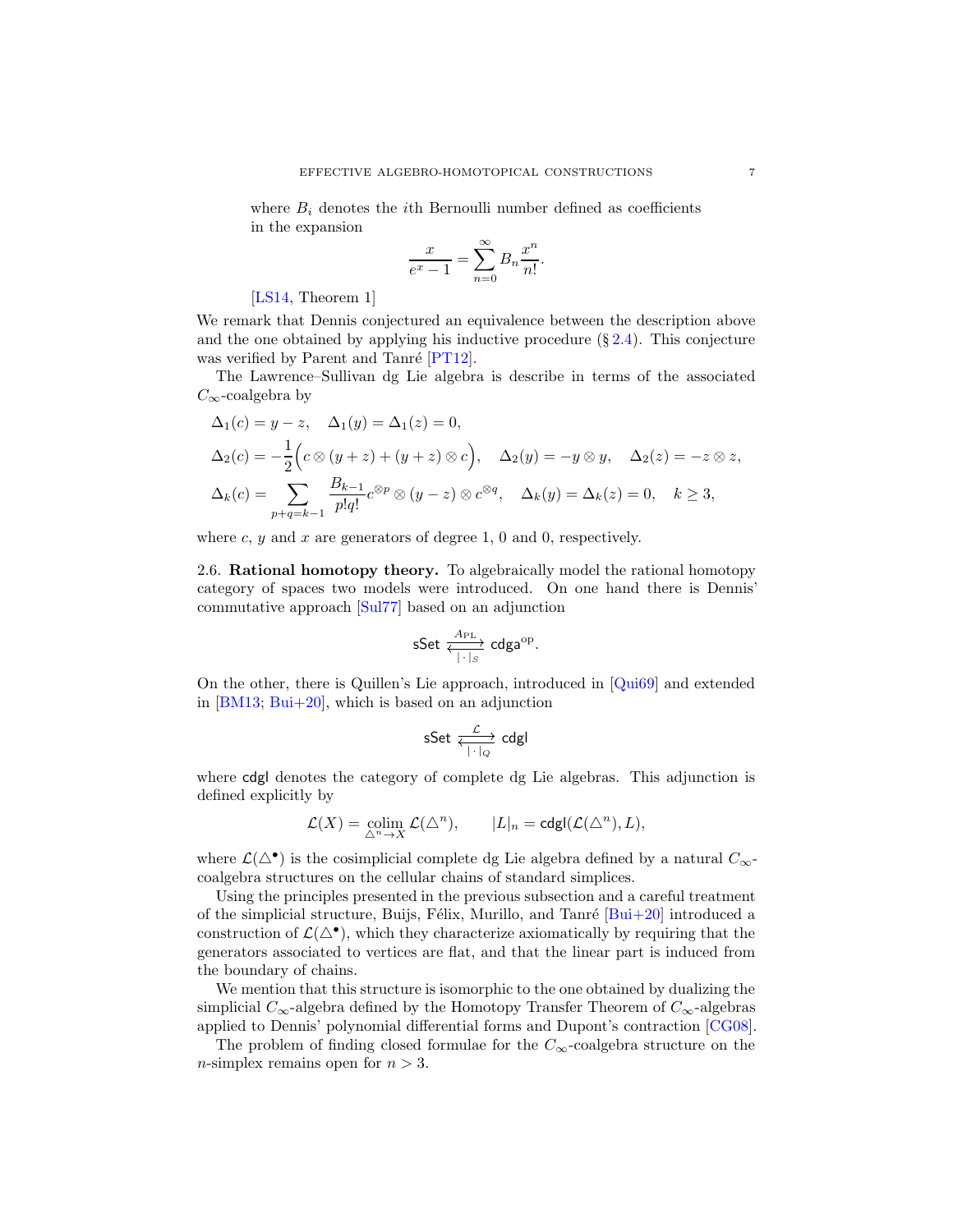<span id="page-7-3"></span>2.7. Operadic viewpoint. The operad  $C_{\infty}$  is defined as the cobar construction on the Lie cooperad, the Kozul dual cooperad of  $Com.$  That is to say

$$
C_{\infty} = \Omega \mathcal{L}ie^{c}.
$$

The operad  $C_{\infty}$  is a minimal projective resolution of  $Com.$  A larger projective resolution is defined composing the bar and cobar constructions

$$
CC_{\infty} = \mathbf{\Omega} \mathbf{B} \mathcal{C}om.
$$

Since the bar and cobar constructions are defined in terms of rooted trees the  $CC_{\infty}$  operad can be described using bicolored trees. In [\[RV20\]](#page-16-2), Robert-Nicoud and Vallette constructed a cosimplicial  $CC_{\infty}$ -coalgebra in terms of bicolored trees, and explored the induced adjuntion between simplicial sets and  $L_{\infty}$ -algebras.

An anecdote shared with the author by both Dennis and Bruno Vallete, is that this bicolored model brought them in contact for the first time; after a talk where Dennis used this pictorial description, Bruno, then a recent graduate, recognized it as the bar-cobar resolution of  $Com.$ 

### 3.  $E_{\infty}$ -COALGEBRAS

<span id="page-7-0"></span>In this section we consider extensions of the Alexander–Whitney and Serre coalgebras on simplicial and cubical chains respectively. We recall Steenrod's  $cup_i$ coproducts and their induced square operations on mod 2 cohomology. We then describe an extension of these coproducts as a full  $E_{\infty}$ -coalgebra using three linear maps, and identify generalizations to cup- $(p, i)$  coproducts inducing Steenrod operations on mod  $p$  cohomology. We close this section overviewing the use of cochain level structures in the study of symmetry protected topological phases.

3.1. Alexander–Whitney coalgebra. The first chain approximation to the diagonal was given in the simplicial context by Cech and Whitney building on independent work presented during the 1935 International Congress in Moscow by Alexander and Kolmogorov. The original references are  $[A]$ le36; [Cec36](#page-14-8); Whi38 and a historical account is presented by Whitney in [\[Whi88](#page-16-8), p.110]. This chain map, referred to as the *Alexander–Whitney coproduct*, is defined on elements of the canonical basis by the formula

<span id="page-7-2"></span>(3) 
$$
\Delta([0,\ldots,n]) = \sum_{i=0}^{n} [0,\ldots,i] \otimes [i,\ldots,n].
$$

Together with the *augmentation map*

<span id="page-7-1"></span>(4) 
$$
\epsilon ([0,\ldots,n]) = \begin{cases} 1 & n = 0, \\ 0 & n > 0, \end{cases}
$$

the Alexander–Whitney coproduct satisfies

(5) 
$$
(\Delta \otimes \mathrm{id}) \circ \Delta = (\mathrm{id} \otimes \Delta) \circ \Delta,
$$

(6) 
$$
(\epsilon \otimes id) \circ \Delta = id = (id \otimes \epsilon) \circ \Delta,
$$

making the (normalized) chains  $N(X)$  of any simplicial set X into a natural coassociative counital coalgebra, referred to as the *Alexander–Whitney coalgebra* of X.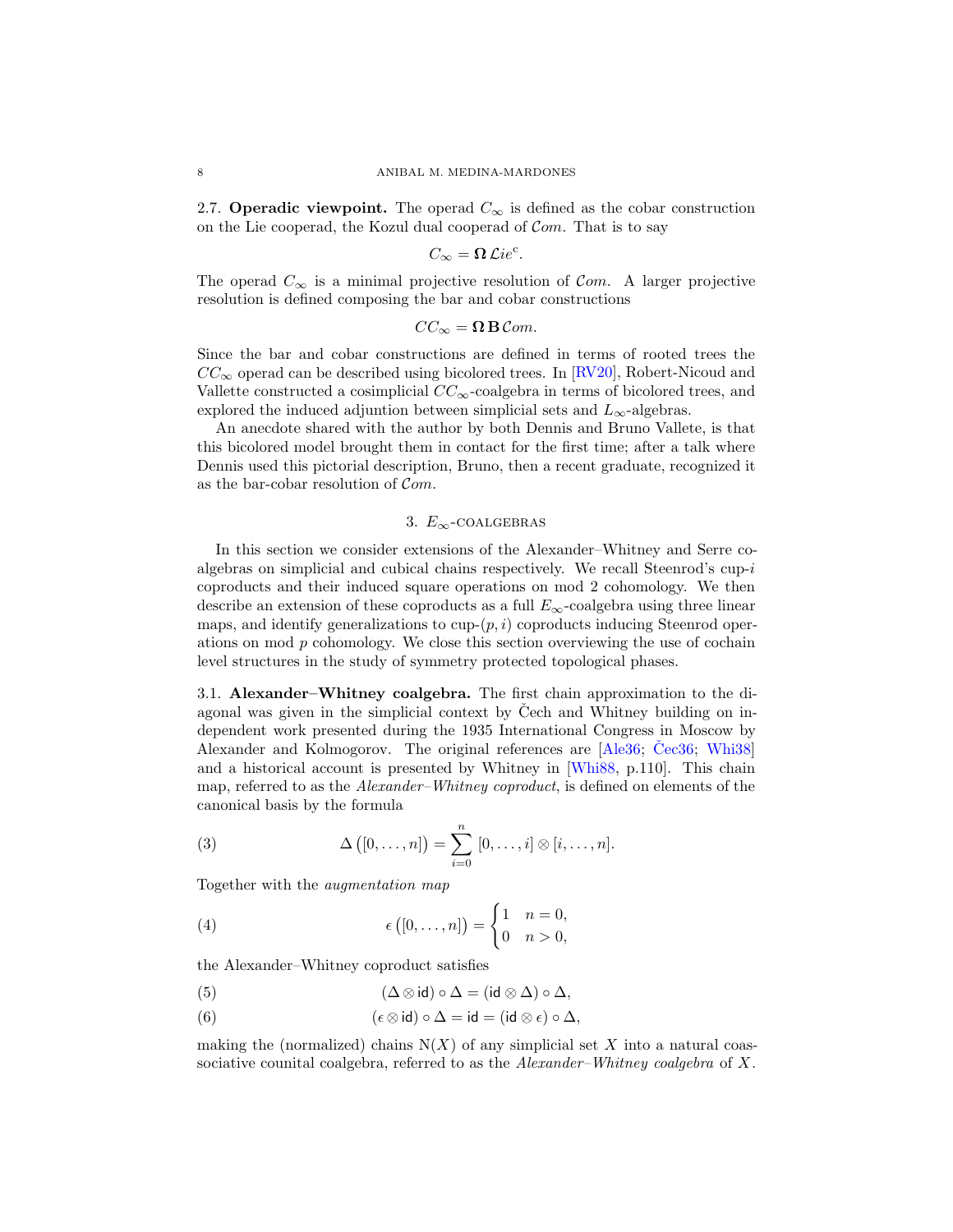<span id="page-8-2"></span>

<span id="page-8-0"></span>Figure 1. Geometric representation of the join product of two basis elements. It depicts the identity  $\ast ([0] \otimes [1,2]) = [0,1,2].$ 

We will use the following recursively defined notation for general coalgebras:

$$
\Delta^1 = \Delta,
$$
  

$$
\Delta^k = (\Delta \otimes id) \circ \Delta^{k-1}.
$$

3.2. **The join product.** The *join product* \*:  $N(\Delta^n)^{\otimes 2} \to N(\Delta^n)$  is the natural degree 1 linear map defined by

(7) 
$$
*( [v_0, \ldots, v_p] \otimes [v_{p+1}, \ldots, v_q] ) = \begin{cases} (-1)^p \operatorname{sign}(\pi) [v_{\pi(0)}, \ldots, v_{\pi(q)}] & \text{if } \forall i \neq j, v_i \neq v_j, \\ 0 & \text{if not,} \end{cases}
$$

where  $\pi$  is the permutation that orders the vertices. It is an algebraic version of the usual join of faces in a simplex, please consult Figure [1](#page-8-0) for an example.

The join product can be used in conjunction with the Alexander–Whitney coproduct to canonically construct boundaries in the chain complexes

$$
\mathrm{Hom}(\, \mathrm{N}(\bigtriangleup^n)^{\otimes s}, \mathrm{N}(\bigtriangleup^n)^{\otimes r}).
$$

For example,

$$
H = (f * g) \circ \Delta
$$

is a chain homotopy between any two quasi-isomorphisms  $g, f: N(\Delta^n) \to N(\Delta^n)$ . To see this, recall the augmentation map  $\epsilon: N(\Delta^n) \to \Bbbk$  defined in [\(4\)](#page-7-1) which is the counit of  $\Delta$ , and notice that the join is a chain homotopy between  $\epsilon \otimes id$  and  $id \otimes \epsilon$ , that is to say

(8) 
$$
\partial * = \epsilon \otimes \mathrm{id} - \mathrm{id} \otimes \epsilon.
$$

Since f and g are quasi-isomorphisms we have  $\epsilon \circ f = \epsilon \circ g = \epsilon$ , so

$$
\partial H = (\epsilon \otimes id - id \otimes \epsilon) \circ (f \otimes g) \circ \Delta
$$
  
= (\epsilon \otimes g - f \otimes \epsilon) \circ \Delta  
= g - f.

<span id="page-8-1"></span>3.3. Steenrod cup-i coproduct structure. As it can be seen directly from  $(3)$ , the Alexander–Whitney coproduct is not cocommutative. In [\[Ste47\]](#page-16-4), Steenrod introduced coherent higher diagonals correcting homologically this lack of cocommutativity. He used them to define the celebrated square operations, finer invariants on the mod 2 cohomology of spaces  $(\S 3.4)$  $(\S 3.4)$ . In this subsection we present an explicit recursive definition of Steenrod's higher diagonals.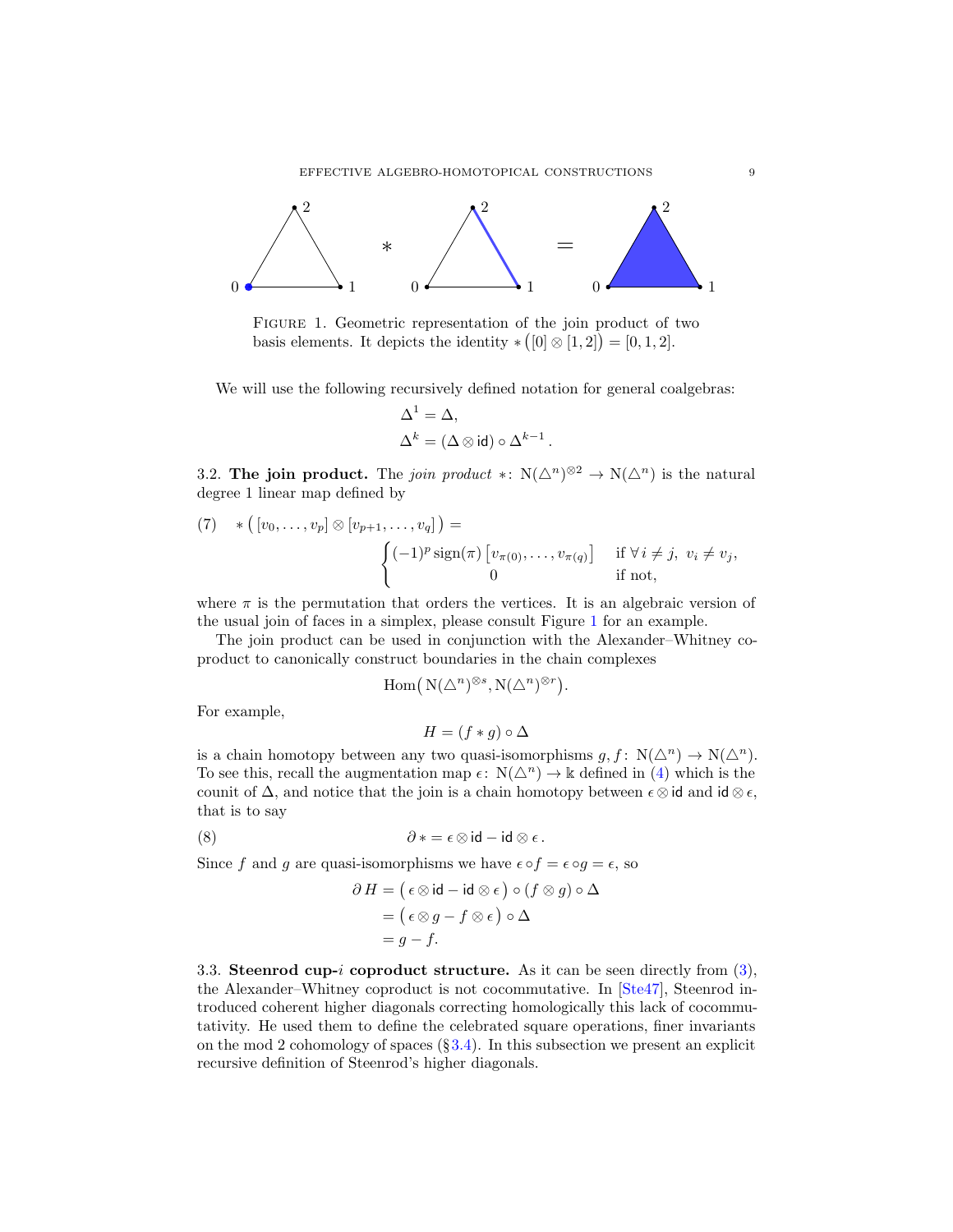<span id="page-9-3"></span>Let C be a chain complex of  $\mathbb{Z}$ -modules and regard  $\text{Hom}(C, C \otimes C)$  as a chain complex of  $\mathbb{Z}[\mathbb{S}_2]$ -modules where  $\mathbb{S}_2$  acts by permuting the factors in the target. Denote the elements  $1 + (12)$  and  $(12) - 1$  in  $\mathbb{Z}[S_2]$  by N and T respectively. A *cup-i coproduct structure* on C is an equivariant chain map  $W(2) \rightarrow Hom(C, C \otimes C)$ where

(9) 
$$
\mathcal{W}(2) = \mathbb{Z}[\mathbb{S}_2]{e_0} \xleftarrow{T} \mathbb{Z}[\mathbb{S}_2]{e_1} \xleftarrow{N} \mathbb{Z}[\mathbb{S}_2]{e_2} \xleftarrow{T} \cdots
$$

is the minimal free resolution of  $\mathbb{Z}$  as a  $\mathbb{Z}[\mathbb{S}_2]$ -module. The image of  $e_i$  is denoted by ∆<sup>i</sup> : C → C ⊗ C and is referred to as the *cup-*i *coproduct* of C (with respect to the given cup-i coproduct structure).

We can use the Alexander–Whitney coproduct and the join product to give a recursive description of the natural cup- $i$  coproduct structure on simplicial chains introduced in [\[Ste47,](#page-16-4) p.293]:

<span id="page-9-2"></span>(10) 
$$
\Delta_0 = \Delta,
$$

$$
\Delta_i = (* \otimes id) \circ (id \otimes (12) \Delta_{i-1}) \circ \Delta.
$$

We refer to [\[MS03](#page-15-5); [GR99;](#page-15-10) [Med21b](#page-15-11)] for alternative descriptions of isomorphic cup-i constructions, where we say that two cup-i constructions on C, say  $\psi$  and  $\psi'$ , are *isomorphic* if there is an automorphism of  $W(2)$  making the following diagram commute:

$$
\mathcal{W}(2) \xrightarrow{\cong} \mathcal{W}(2)
$$
  
\n
$$
\psi \downarrow \qquad \qquad \downarrow \psi'
$$
  
\n
$$
\text{Hom}(C, C^{\otimes 2}).
$$

The cup-i products of Steenrod seem to be combinatorially fundamental, for example, they induce the nerve of strict infinity categories [\[Str87;](#page-16-9) [Med20b\]](#page-15-12) and can be axiomatically characterized [\[Med22\]](#page-15-13).

<span id="page-9-0"></span>3.4. Steenrod square operations. Let C be equipped with a cup-i coproduct structure. The *Steenrod square operations*

$$
Sq^k \colon \mathrm{H}(C^\vee) \to \mathrm{H}(C^\vee)
$$

on the homology of its dual chain complex  $C^{\vee} = \text{Hom}(C, \mathbb{F}_2)$  are defined for every integer  $k$  by the formula

(11) 
$$
Sq^{k}([\alpha]) = [(\alpha \otimes \alpha) \Delta_{k-|\alpha|}(-)]
$$

where brackets are used to denote represented elements in  $H(C^{\vee})$ .

<span id="page-9-1"></span>3.5. An  $E_{\infty}$ -coalgebra on simplicial chains. Cup-i coproducts on simplicial chains are part of an  $E_{\infty}$ -coalgebra structure. This is a natural coalgebra structure over an operad whose arity r part is a chain complex of free  $\Bbbk[\mathbb{S}_r]$ -module with the k-homology of a point. Similar to Dennis' construction over  $\mathbb{Q}$  of an  $C_{\infty}$ -coalgebra structure on cellular chains (§ [2.4\)](#page-4-1), the existence of an  $E_{\infty}$ -coalgebra structure over any coefficient ring can be guaranteed using an acyclic carrier argument [\[EM53\]](#page-14-9). The goal of this subsection is to describe explicitly an  $E_{\infty}$ -coalgebra structure on simplicial integral chains generalizing the construction of  $cup-i$  coproducts of Steenrod  $(\S 3.3)$  $(\S 3.3)$ .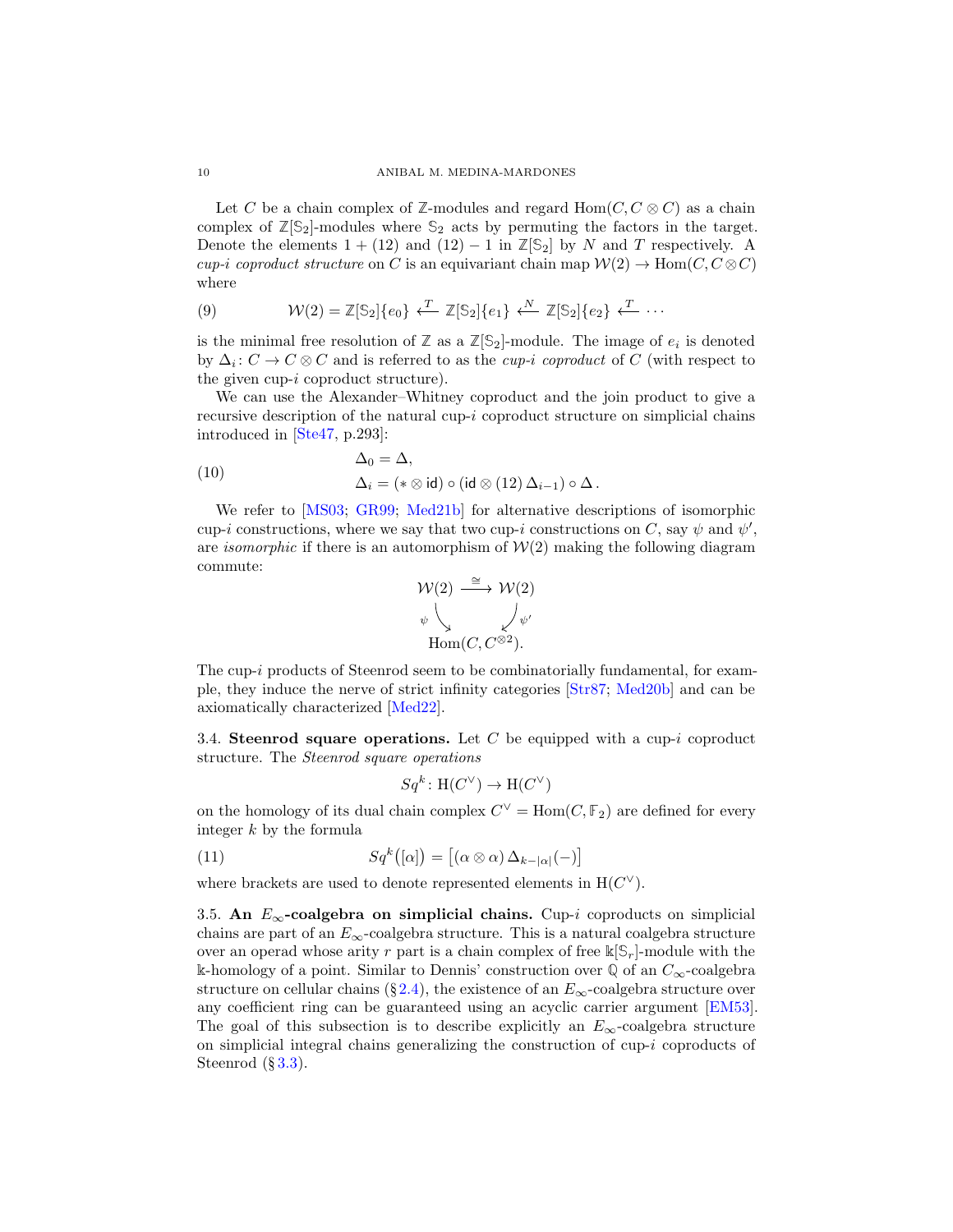<span id="page-10-3"></span>The collection of all linear maps  $N(\Delta^n) \to N(\Delta^n)^{\otimes r}$  for any r that can be expressed as an arbitrary compositions of the Alexander–Whitney coproduct, the join product, and permutations of factors defines an  $E_{\infty}$ -coalgebra structure on the chains of standard simplices. We remark that, since we are only considering maps whose domain is  $N(\Delta^n)$ , the join is not part of this structure, although it is used in its construction.

The  $E_{\infty}$ -operad U(M) defining this structure can be abstracted from this example. Roughly speaking,  $U(\mathcal{M}) = {\mathcal{M}(1,r)}_{r>0}$  is the operad associated to the prop M generated by symbols  $\Delta, \epsilon, *$  in biarities  $(1, 2), (1, 0),$  and  $(2, 1)$  of degree 0, 0, 1 with  $\partial \Delta = 0$ ,  $\partial \epsilon = 0$ , and  $\partial * = \epsilon \otimes id - id \otimes \epsilon$ , modulo the relations  $(\epsilon \otimes id) \circ \Delta = id = (id \otimes \epsilon) \circ \Delta$  and  $\epsilon \circ * = 0$ . In §[3.7](#page-11-0) we review a family of explicit chain contractions that can be used to compute the homology of  $U(\mathcal{M})$ . We use this family in §[3.8](#page-11-1) to define cup- $(r, i)$  coproducts responsible for Steenrod operations at all primes.

Full details regarding the construction of the prop  $U(\mathcal{M})$  can be found in [\[Med20a](#page-15-6); [Med21a\]](#page-15-14) together with a comparison to the surjection operad [\[MS03;](#page-15-5) [BF04](#page-14-5)], a construction based on an earlier generalization of Steenrod's cup-i coproducts [\[Ben98](#page-14-10), §4.5].

3.6. Monoidal extension and cubical chains. Let us consider the cellular chains on the interval C(**I**) as a counital coalgebra in the usual way:

$$
\Delta[01] = [0] \otimes [01] + [01] \otimes [1], \qquad \Delta[0] = [0] \otimes [0], \qquad \Delta[1] = [1] \otimes [1] \n\epsilon[01] = 0, \qquad \epsilon[0] = 1, \qquad \epsilon[1] = 1.
$$

This structure can be extended to the chains of cubical sets using the isomorphism

$$
\mathrm{N}(\square^n) \cong \mathrm{C}(\mathbb{I})^{\otimes n}
$$

and the fact that the tensor product of counital coalgebras receives this structure canonically. Explicitly, for  $i \in \{1,2\}$  let  $C_i$  be a counital coalgebra, the tensor product  $C_1 \otimes C_2$  is a counital coalgebra with

<span id="page-10-1"></span>(12) 
$$
\Delta(c_1 \otimes c_2) = (23) (\Delta(c_1) \otimes \Delta(c_2)),
$$

<span id="page-10-0"></span>(13) 
$$
\epsilon(c_1 \otimes c_2) = \epsilon(c_1) \epsilon(c_2),
$$

where the symmetric group  $\mathbb{S}_4$  acts by permuting the tensor factors of  $C_1 \otimes C_1 \otimes C_2$  $C_2 \otimes C_2$ .

For any cubical set  $Y$  the induced structure on its chains agrees with that considered by Serre in [\[Ser51](#page-16-10)], and we refer to it as the *Serre coalgebra* of Y .

We can define an  $E_{\infty}$ -coalgebra structure extending the Serre coalgebra by describing an extension to all  $N(\Box^n)$  of the map  $\ast: C(\mathbb{I})^{\otimes 2} \to C(\mathbb{I})$  defined to be non-zero only for

$$
*([0] \otimes [1]) = [01], \qquad *([1] \otimes [0]) = -[01].
$$

For  $i \in \{1, 2\}$  let  $A_i$  be a chain complex equipped with a degree 1 map  $\ast: A_i^{\otimes 2} \to$ A<sub>i</sub> and a chain map  $\epsilon: A_i \to \mathbb{k}$  such that  $\epsilon \circ * = 0$  and  $\partial * = \epsilon \otimes id - id \otimes \epsilon$ . The tensor product  $A_1 \otimes A_2$  has the same structure, explicitly defined by [\(13\)](#page-10-0) and

<span id="page-10-2"></span>
$$
(14) * ((a_1 \otimes a_2) \otimes (a'_1 \otimes a'_2)) = (\mathsf{id} \otimes \epsilon \otimes * + * \otimes \epsilon \otimes \mathsf{id})(23)(a_1 \otimes a_2 \otimes a'_1 \otimes a'_2)
$$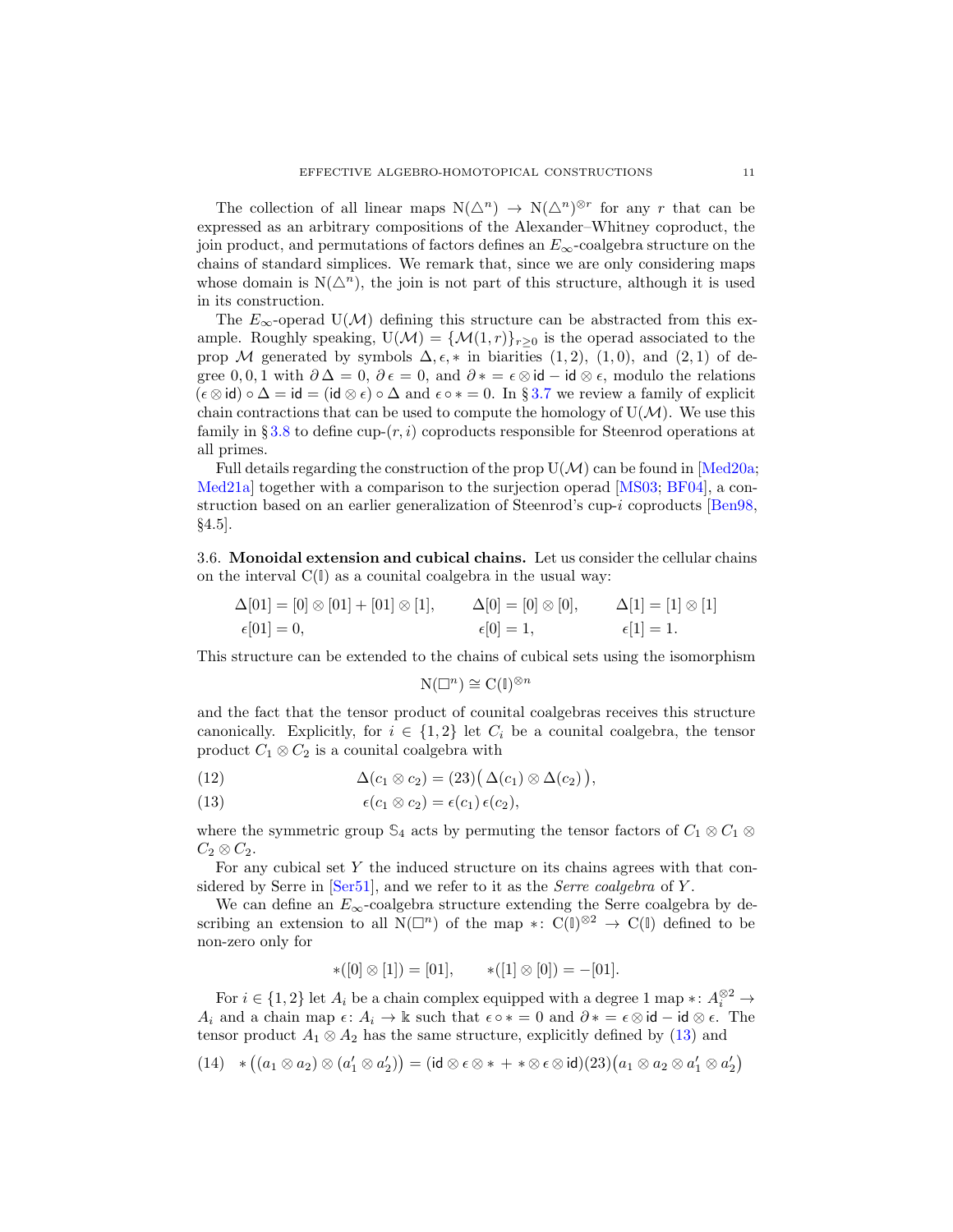<span id="page-11-4"></span>where the right-hand side can be given more explicitly by

 $(-1)^{|a_2||a'_1|} (\epsilon(a'_1) a_1 \otimes *(a_2 \otimes a'_2) + *(a_1 \otimes a'_1) \otimes \epsilon(a_2) a'_2).$ 

Together, formulae  $(12)$ ,  $(13)$ , and  $(14)$  induce on the tensor product of Mbialgebras the same structure. In particular,  $N(\Box^n) \cong C(\mathbb{I})^{\otimes n}$  is equipped with an M-bialgebra structure induced from that in the cellular chain on the interval. From it, a standard categorical construction – a Kan extension along the Yoneda embedding – provides the chains on any cubical set with the structure of an  $E_{\infty}$ coalgebra extending the Serre coalgebra structure or, more specifically, the structure of a  $U(\mathcal{M})$ -coalgebra.

Using the monoidal structure on  $\mathcal{M}$ -bialgebras we also have a natural  $\mathcal{M}$ -bialgebra structure on any tensor product  $N(\Delta^{n_1}) \otimes \cdots \otimes N(\Delta^{n_k})$  which defines a natural  $U(\mathcal{M})$ -coalgebra on multisimplicial chains [\[Gug57](#page-15-15); [PS20](#page-16-11)]

<span id="page-11-0"></span>3.7. Chain contractions for  $M$ . We now explicitly describe chain contractions

$$
\sigma \left( \longrightarrow \mathcal{M}(s,r) \xleftarrow{\pi \atop \iota} \mathcal{M}(s,r-1) \right)
$$

for every  $s \ge 1$  and  $r \ge 0$ . In the next section we will use these to define cup- $(r, i)$ coproducts on  $U(\mathcal{M})$ -coalgebras.

Recall that M is the prop generated by  $\Delta$ ,  $\epsilon$ , and  $*$  modulo certain relations (§ [3.5\)](#page-9-1). Let  $\eta \in \mathcal{M}(s,r)$  be a composition of generators and define

$$
\begin{aligned}\n\iota(\eta) &= (\mathsf{id} \otimes \eta) \circ \Delta, \\
\pi(\eta) &= (\epsilon \otimes \mathsf{id}^{\otimes r-1}) \circ \eta, \\
\sigma(\eta) &= (* \otimes \mathsf{id}^{\otimes r-1}) \circ (\mathsf{id} \otimes \eta) \circ \Delta.\n\end{aligned}
$$

These define a chain contraction as above, i.e. they satisfy

$$
\pi \circ \iota - \mathrm{id} = 0 \qquad \iota \circ \pi - \mathrm{id} = \partial \sigma.
$$

Using the relations defining M it is not hard to see that  $\mathcal{M}(s, 0) \cong \mathbb{K}$ , so we have an explicit chain contraction

<span id="page-11-3"></span>
$$
h\bigodot_{\longrightarrow}\mathcal{M}(s,r)\xrightarrow[\iota^r]{\pi^r}\Bbbk
$$

where

(15) 
$$
h = \sigma + \iota \sigma \pi + \cdots + \iota^r \sigma \pi^r.
$$

In particular, given that by construction  $U(\mathcal{M})(r)$  is a free  $\mathbb{Z}[\mathbb{S}_r]$ -module, these chain contractions shows that  $U(\mathcal{M})$  is an  $E_{\infty}$ -operad.

<span id="page-11-1"></span>3.8. Steenrod cup- $(r, i)$  products. To generalize the notion of cup-i coproduct structure, consider the cyclic group of order r and the minimal free resolution of  $\mathbb{Z}$ as a  $\mathbb{Z}[\mathbb{C}_r]$ -module

(16) 
$$
\mathcal{W}(r) = \mathbb{Z}[\mathbb{C}_r]\{e_0\} \leftarrow \mathbb{Z}[\mathbb{C}_r]\{e_1\} \leftarrow \mathbb{Z}[\mathbb{C}_r]\{e_2\} \leftarrow \cdots
$$

where

<span id="page-11-2"></span>(17) 
$$
N = 1 + \rho + \dots + \rho^{r-1}, \qquad T = \rho - 1,
$$

and  $\rho$  is a generator of  $\mathbb{C}_r$ .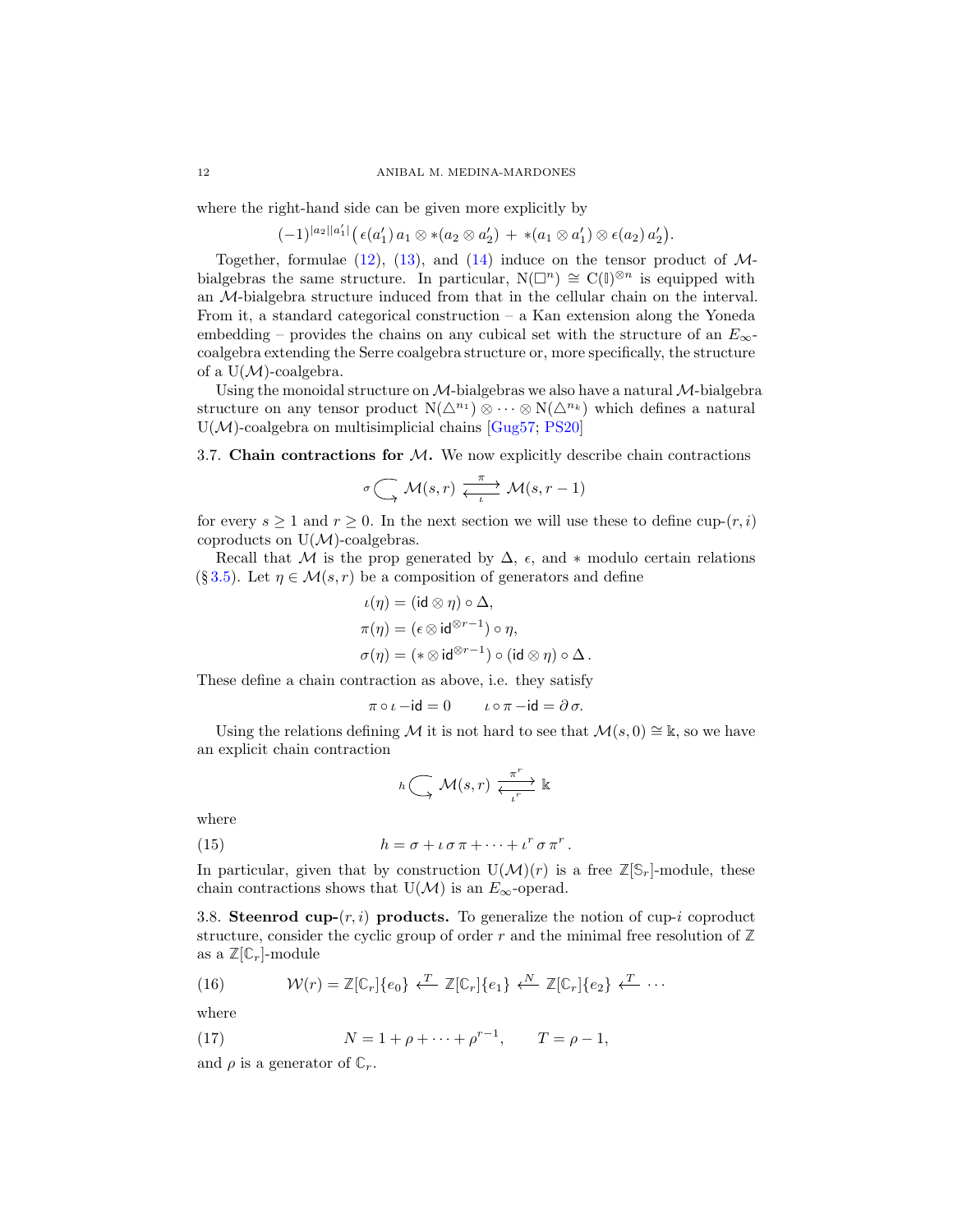<span id="page-12-1"></span>Let C be a  $U(\mathcal{M})$ -coalgebra, for example the chains on a simplicial or cubical set. For  $r \geq 2$ , let  $\psi(r) : \mathcal{W}(r) \to \text{End}(C, C^{\otimes r})$  be the  $\mathbb{C}_r$ -equivariant chain map defined recursively by

<span id="page-12-0"></span>(18) 
$$
\psi(r)(e_0) = \Delta^{r-1}, \n\psi(r)(e_{2m+1}) = h T \psi(r)(e_{2m}), \n\psi(r)(e_{2m}) = h N \psi(r)(e_{2m-1})
$$

where T and N are explicitly defined in  $(17)$  and h in  $(15)$ . The *Steenrod cup-* $(r, i)$ *product* of C is defined for every  $r, i \geq 0$  as the image in  $\text{End}(C, C^{\otimes r})$  of  $\psi(e_i)$ . We remark that for  $r = 2$  the resulting cup-i coproduct structure on simplicial chains recovers Steenrod's original construction [\(10\)](#page-9-2).

3.9. Steenrod operations. Let  $p$  be an odd prime. We now review a construction of Steenrod operations in mod p cohomology analogue to the one given in  $\S 3.4$  $\S 3.4$  for Steenrod squares. We remark that Steenrod square operations are parameterized by the mod 2 homology of  $\mathbb{C}_2 = \mathbb{S}_2$ . As explained for example in [\[AM04](#page-14-11), Corollary VI.1.4], an inclusion  $\mathbb{C}_p \to \mathbb{S}_p$  induces a surjection in mod p homology. Using the homological degrees where this surjection is non-zero we have the following construction explained in more detain in [\[Ste52;](#page-16-12) [Ste53](#page-16-13); [SE62;](#page-16-3) [May70](#page-15-3)].

Let C be a U(M)-coalgebra and  $C^{\vee} = \text{Hom}(C, \mathbb{F}_p)$ . We simplify notation and denote the explicit linear map  $\psi(p)(e_i): C \to C^{\otimes p}$  defined in [\(18\)](#page-12-0) simply by  $\psi_i$ . For any integer s, the *Steenrod operations*

$$
P_s \colon \mathrm{H}(C^{\vee};\mathbb{F}_p) \to \mathrm{H}(C^{\vee};\mathbb{F}_p)
$$

and

$$
\beta P_s \colon \mathrm{H}(C^{\vee};\mathbb{F}_p) \to \mathrm{H}(C^{\vee};\mathbb{F}_p)
$$

are defined by sending the class represented by  $\alpha \in C^{\vee}$  of degree q to the classes represented respectively for  $\varepsilon \in \{0,1\}$  by

$$
\pm \alpha^{\otimes p} \circ \psi_{(2s-q)(p-1)-\varepsilon}(-)
$$

where a possible sign convention is introduced and motivated in  $[Ste53, (6.1)]$ .

3.10. Cartan and Adem relations. There is a conceptual pattern producing additional homological information from relations bounding primary structure. As an example, we have seen that Steenrod operations can be understood as structure on cohomology deduced from lifting to the cochain level the commutativity relation satisfied by the cup product. Steenrod operations, which we now regard as primary cohomological structure, satisfy relations that lead to finer structure. The first of these is the *Cartan relation* that establishes a connection between Steenrod operations and the cup product, it is given by:

$$
P_s(\alpha\beta) = \sum_{i+j=s} P_i(\alpha) P_j(\beta).
$$

The second is the *Adem relation*, controlling the iteration of Steenrod operations, and given by: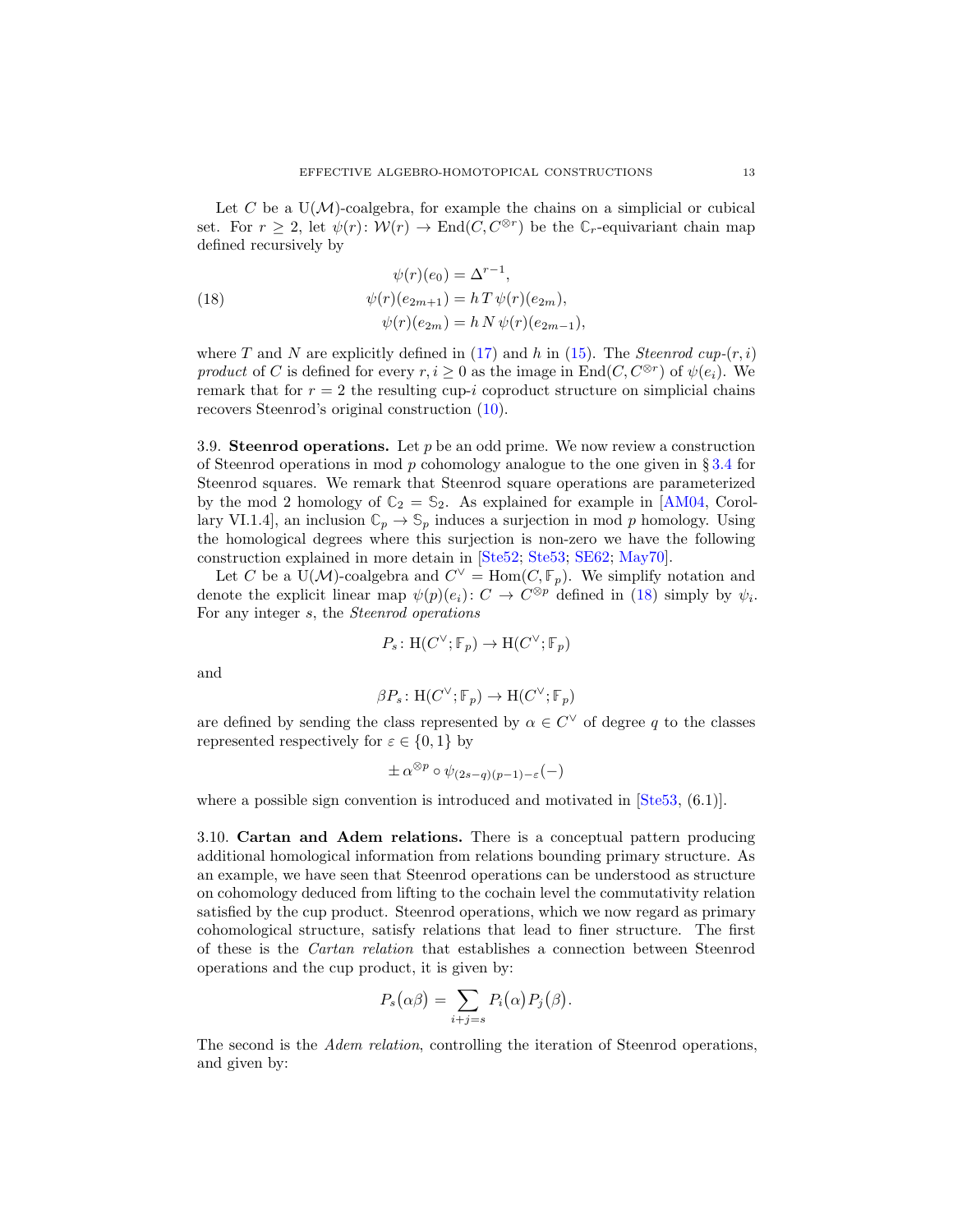(1) If  $p = 2$  and  $a > 2b$ , then

$$
P_a P_b = \sum_{i} \binom{2i - a}{a - b - i - 1} P_{a + b - i} P_i,
$$

(2) If  $p > 2$  and  $a > pb$ , then

$$
P_a P_b = \sum_i (-1)^{a+i} \binom{pi-a}{a-(p-1)b-i-1} P_{a+b-i} P_i.
$$

There are version of these using the  $\beta P_s$  operations but we do not write them here, see for example [\[SE62](#page-16-3); [May70\]](#page-15-3).

Steenrod operations and the above relations are a homological consequence of an  $E_{\infty}$ -structure. For cellular chains we have seen explicit cochain level constructions, the cup- $(p, i)$  products, inducing the Steenrod operations, and it is desirable to produce cochains enforcing these relations. For the even prime case, Cartan and Adem coboundaries have been constructed effectively in [\[Med20c](#page-15-16)] and [\[BMM21\]](#page-14-12) respectively. Cartan coboundaries for odd primes can be constructed with the tools already described, but the Adem relation requires additional techniques not yet available.

A source of motivation for these cochain level constructions comes from their use in the study of topological phases as we overview next.

## 3.11. Symmetry protected topological phases and cochain constructions.

A central problem in physics is to define and understand the moduli "space" of quantum systems with a fixed set of invariants, for example their dimension and symmetry type. In condensed matter physics, quantum systems are presented using *lattice models* which, intuitively, are given by a Hamiltonian presented as a sum of local terms on a Hilbert space associated to a lattice in  $\mathbb{R}^n$ . We think of these as defined on flat space. One such system is said to be *gapped* if the spectrum of the Hamiltonian is bounded away from 0, and two Hamiltonians represent the same *phase* if there exists a deformation between them consisting only of systems that remain bounded from below.

Given a lattice model, using cellular decompositions and state sum type constructions one can often compute the corresponding *partition functions* on spacetime manifolds from actions expressed in terms of gauge fields represented by cochains and cochain level structures: Stiefel–Whitney cochains, cup-i products and Cartan/Adem coboundaries, for example. Subdivision invariance gives rise to a topological quantum field theory, which in the *invertible* case is expected to be controlled by a generalized cohomology theory [\[Xio18;](#page-16-14) [GJ19](#page-14-13); [FH21\]](#page-14-14). The cochain level structure used in the definition of the cellular gauge theory is interpreted from this point of view as describing a cochain model of the Postnikov tower of the relevant spectrum. For example, fermionic phases protected by a G-symmetry are believed to be classified by applying to BG the Pontryagin dual of spin bordism  $|Kap+15;$ [KT17\]](#page-15-18). Building on these insights, A. Kapustin proposed a structural ansatz in low dimensions that Greg Brumfiel and John Morgan verified by constructing cochain models of certain connective covers of said spectrum [\[BM16;](#page-14-15) [BM18\]](#page-14-16). The resulting models use  $cup-i$  products and Adem coboundaries to represent k-invariants and the additive structure of the spectrum.

<span id="page-13-0"></span>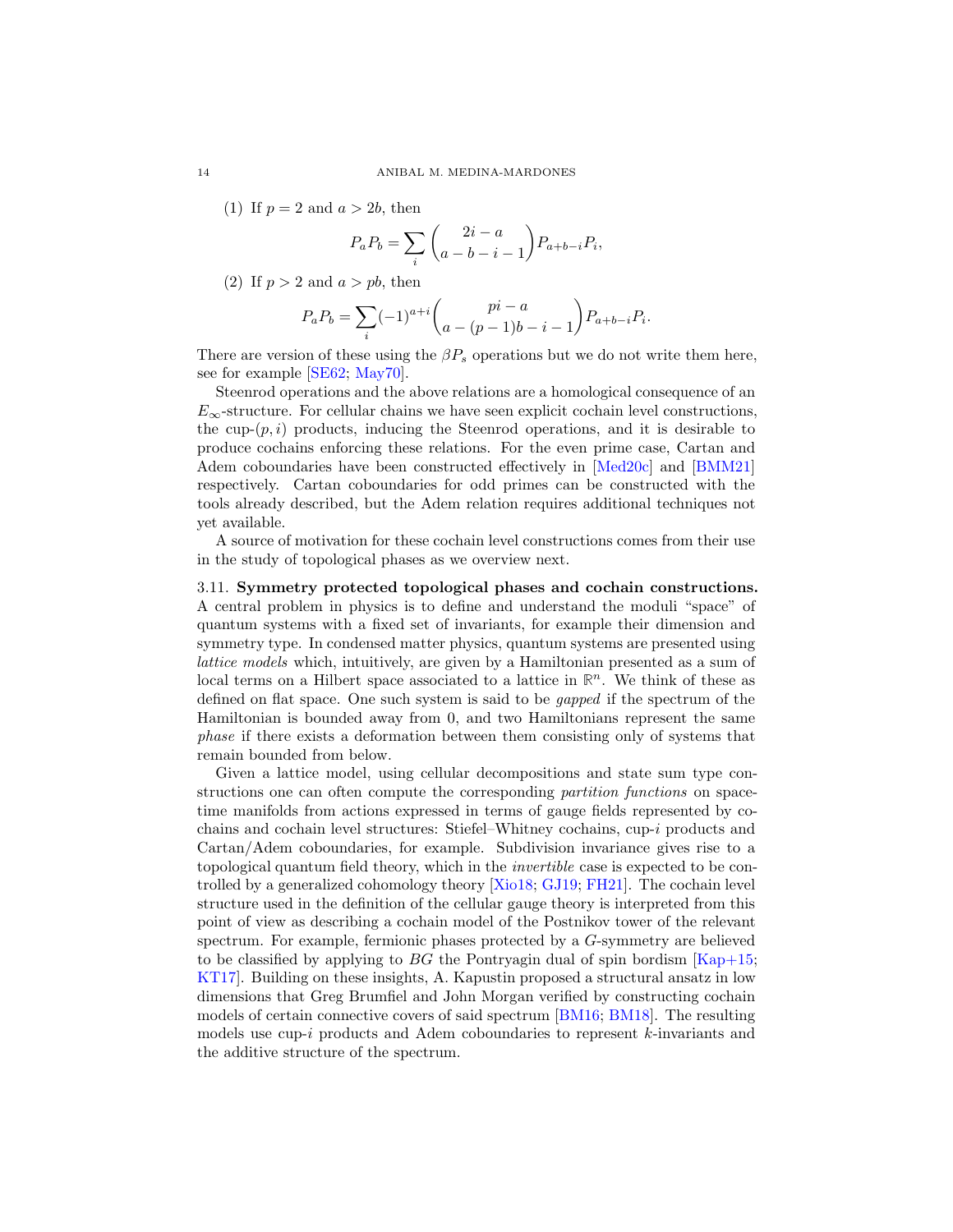### REFERENCES 15

#### **REFERENCES**

- <span id="page-14-11"></span><span id="page-14-7"></span>[Ale36] J. W. Alexander. ["On the connectivity ring of an abstract space".](https://doi.org/10.2307/1968484) *Ann. of Math. (2)* 37.3 (1936) (cit. on p. [8\)](#page-7-3).
- [AM04] Alejandro Adem and R. James Milgram. *[Cohomology of finite groups](https://doi.org/10.1007/978-3-662-06280-7)*. Second. Vol. 309. Grundlehren der Mathematischen Wissenschaften [Fundamental Principles of Mathematical Sciences]. Springer-Verlag, Berlin, 2004 (cit. on p. [13\)](#page-12-1).
- <span id="page-14-10"></span>[Ben98] D. J. Benson. *[Representations and cohomology. II](https://www.cambridge.org/pk/academic/subjects/mathematics/algebra/representations-and-cohomology-volume-2)*. Second. Vol. 31. Cambridge Studies in Advanced Mathematics. Cohomology of groups and modules. Cambridge University Press, Cambridge, 1998 (cit. on p. [11\)](#page-10-3).
- <span id="page-14-5"></span>[BF04] Clemens Berger and Benoit Fresse. "Combinatorial operad actions on cochains". *Math. Proc. Cambridge Philos. Soc.* 137.1 (2004) (cit. on pp. [3,](#page-2-0) [11\)](#page-10-3).
- <span id="page-14-6"></span>[BM13] Urtzi Buijs and Aniceto Murillo. "Algebraic models of non-connected spaces and homotopy theory of  $L_{\infty}$  algebras". *Adv. Math.* 236 (2013) (cit. on p. [7\)](#page-6-0).
- <span id="page-14-15"></span>[BM16] Greg Brumfiel and John Morgan. "The Pontrjagin Dual of 3-Dimensional Spin Bordism". *arXiv e-prints* (2016) (cit. on p. [14\)](#page-13-0).
- <span id="page-14-16"></span>[BM18] Greg Brumfiel and John Morgan. "The Pontrjagin Dual of 4-Dimensional Spin Bordism". *arXiv e-prints* (2018) (cit. on p. [14\)](#page-13-0).
- <span id="page-14-12"></span>[BMM21] Greg Brumfiel, Anibal Medina-Mardones, and John Morgan. "A cochain level proof of Adem relations in the mod 2 Steenrod algebra". *J. Homotopy Relat. Struct.* (2021) (cit. on p. [14\)](#page-13-0).
- <span id="page-14-3"></span>[Bui+19] Urtzi Buijs et al. ["Symmetric Lie models of a triangle".](https://doi.org/10.4064/fm518-7-2018) *Fund. Math.* 246.3 (2019) (cit. on p. [3\)](#page-2-0).
- <span id="page-14-0"></span>[Bui+20] Urtzi Buijs et al. *[Lie models in topology](https://doi.org/10.1007/978-3-030-54430-0)*. Vol. 335. Progress in Mathe-matics. Birkhäuser Springer, Cham, 2020 (cit. on pp. [2,](#page-1-0) [3,](#page-2-0) [7\)](#page-6-0).
- <span id="page-14-4"></span>[BV73] J. M. Boardman and R. M. Vogt. *Homotopy invariant algebraic structures on topological spaces*. Lecture Notes in Mathematics, Vol. 347. Springer-Verlag, Berlin-New York, 1973 (cit. on p. [3\)](#page-2-0).
- <span id="page-14-8"></span>[Čec36] Eduard Čech. ["Multiplications on a complex".](https://doi.org/10.2307/1968483) Ann. of Math. (2) 37.3 (1936) (cit. on p. [8\)](#page-7-3).
- <span id="page-14-1"></span>[CG08] Xue Zhi Cheng and Ezra Getzler. "Transferring homotopy commutative algebraic structures". *J. Pure Appl. Algebra* 212.11 (2008) (cit. on pp. [3,](#page-2-0) [7\)](#page-6-0).
- <span id="page-14-9"></span>[EM53] Samuel Eilenberg and Saunders MacLane. ["Acyclic models".](https://doi.org/10.2307/2372628) *Amer. J. Math.* 75 (1953) (cit. on p. [10\)](#page-9-3).
- <span id="page-14-14"></span>[FH21] Daniel S. Freed and Michael J. Hopkins. "Reflection positivity and invertible topological phases". *Geom. Topol.* 25.3 (2021) (cit. on p. [14\)](#page-13-0).
- <span id="page-14-13"></span>[GJ19] Davide Gaiotto and Theo Johnson-Freyd. "Symmetry protected topological phases and generalized cohomology". *J. High Energy Phys.* 5 (2019) (cit. on p. [14\)](#page-13-0).
- <span id="page-14-2"></span>[GL19] Itay Griniasty and Ruth Lawrence. "An explicit symmetric DGLA model of a triangle". *High. Struct.* 3.1 (2019) (cit. on p. [3\)](#page-2-0).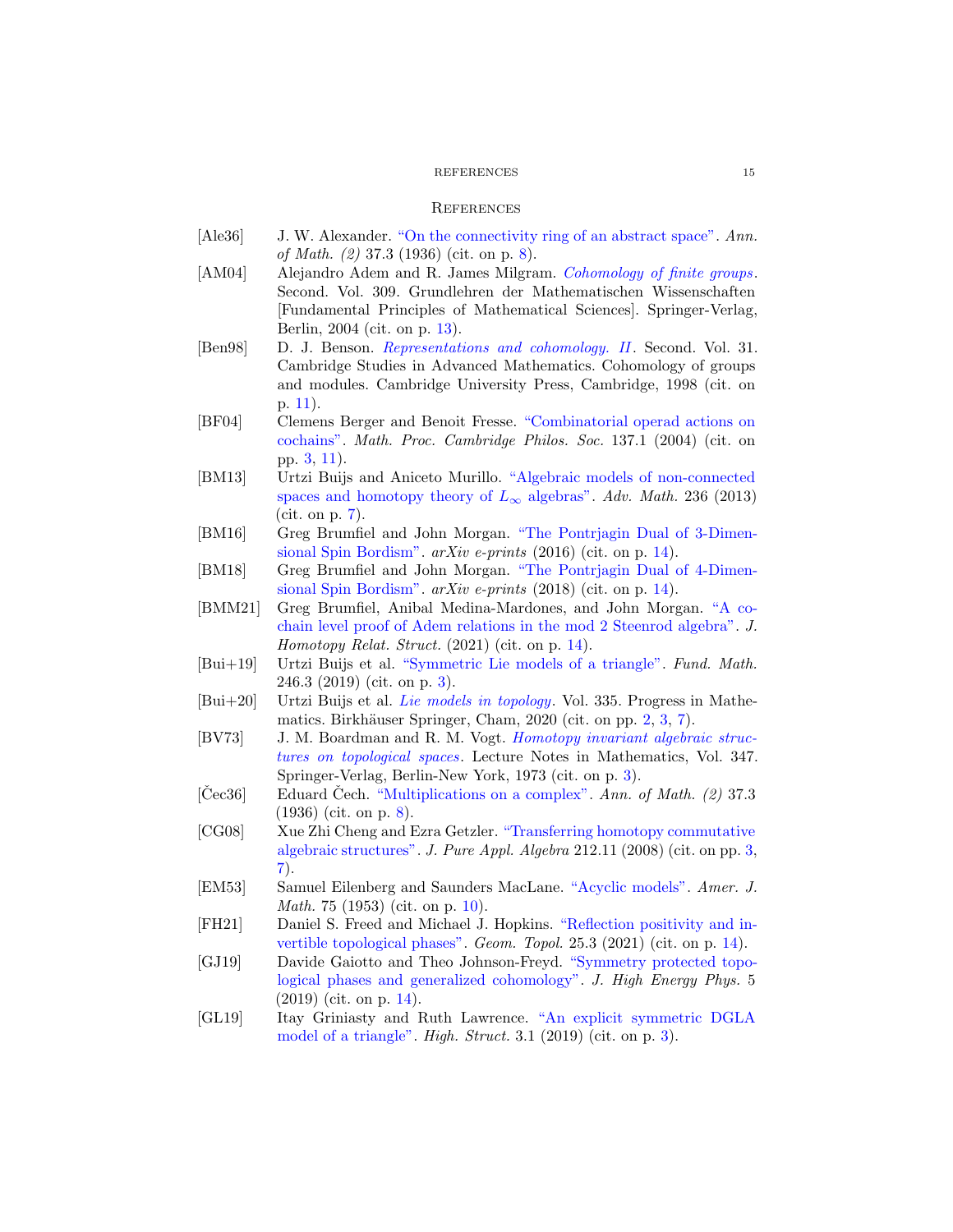#### <span id="page-15-2"></span>16 REFERENCES

- [GL21] Itay Griniasty and Ruth Lawrence. "Explicit symmetric DGLA models of 3-cells". *Canad. Math. Bull.* 64.2 (2021) (cit. on p. [3\)](#page-2-0).
- <span id="page-15-10"></span>[GR99] Rocío González-Díaz and Pedro Real. "A combinatorial method for computing Steenrod squares". Vol. 139. 1-3. Effective methods in algebraic geometry (Saint-Malo, 1998). 1999 (cit. on p. [10\)](#page-9-3).
- <span id="page-15-15"></span>[Gug57] V. K. A. M. Gugenheim. ["On supercomplexes".](https://doi.org/10.2307/1992960) *Trans. Amer. Math. Soc.* 85 (1957) (cit. on p. [12\)](#page-11-4).
- <span id="page-15-17"></span>[Kap+15] Anton Kapustin et al. "Fermionic symmetry protected topological phases and cobordisms". *J. High Energy Phys.* 12 (2015) (cit. on p. [14\)](#page-13-0).
- <span id="page-15-7"></span>[KM21a] Ralph M. Kaufmann and Anibal M. Medina-M[ardones.](http://arxiv.org/abs/2107.00669) "A combinatorial E∞-algebra structure on cubical cochains". *arXiv e-prints* (2021). Submitted (cit. on p. [4\)](#page-3-1).
- <span id="page-15-9"></span>[KM21b] Ralph M. Kaufmann and Anibal M. Medina-Mardones. "Cochain level May–Steenrod operations". *Forum Math.* (2021) (cit. on p. [4\)](#page-3-1).
- <span id="page-15-18"></span>[KT17] Anton Kapustin and Ryan Thorngren. "Fermionic SPT phases in higher dimensions and bosonization". *J. High Energy Phys.* 10 (2017) (cit. on p. [14\)](#page-13-0).
- <span id="page-15-1"></span>[LS14] Ruth Lawrence and Dennis Sullivan. "A formula for topology/deformations and its significance". *Fund. Math.* 225.1 (2014) (cit. on pp. [2,](#page-1-0) [7\)](#page-6-0).
- <span id="page-15-0"></span>[Man01] Michael A. Mandell. "E<sup>∞</sup> algebras and p[-adic homotopy theory".](https://doi.org/10.1016/S0040-9383(99)00053-1) *Topology* 40.1 (2001) (cit. on pp. [2,](#page-1-0) [3\)](#page-2-0).
- <span id="page-15-3"></span>[May70] J. Peter May. ["A general algebraic approach to Steenrod operations".](https://link.springer.com/chapter/10.1007/BFb0058524) *The Steenrod Algebra and its Applications*. Lecture Notes in Mathematics, Vol. 168. Springer, Berlin, 1970 (cit. on pp. [3,](#page-2-0) [13,](#page-12-1) [14\)](#page-13-0).
- <span id="page-15-4"></span>[May72] J. P. May. *[The geometry of iterated loop spaces](https://doi.org/10.1007/BFb0067491)*. Lecture Notes in Mathematics, Vol. 271. Springer-Verlag, Berlin-New York, 1972 (cit. on p. [3\)](#page-2-0).
- <span id="page-15-6"></span>[Med20a] Anibal M. Medina-Mardones. "A finitely presented  $E_{\infty}$ -prop I: algebraic context". *High. Struct.* 4.2 (2020) (cit. on pp. [3,](#page-2-0) [11\)](#page-10-3).
- <span id="page-15-12"></span>[Med20b] Anibal M. Medina-Mardones. "An algebraic representation of globular sets". *Homology Homotopy Appl.* 22.2 (2020) (cit. on p. [10\)](#page-9-3).
- <span id="page-15-16"></span>[Med20c] Anibal M. Medina-Mardones. "An effective proof of the Cartan formula: the even prime". *J. Pure Appl. Algebra* 224.12 (2020) (cit. on p. [14\)](#page-13-0).
- <span id="page-15-14"></span>[Med21a] Anibal M. Medina-Mardones. "A finitely presented E∞-prop II: cellular context". *High. Struct.* 5.1 (2021) (cit. on p. [11\)](#page-10-3).
- <span id="page-15-11"></span>[Med21b] Anibal M. Medina-Mardones. "New formulas for cup-i products and fast computation of Steenrod squares". *arXiv e-prints* (2021). Submitted (cit. on p. [10\)](#page-9-3).
- <span id="page-15-13"></span>[Med22] Anibal M. Medina-Mardones. "An axiomatic characterization of steenrod's cup-i products". *arXiv e-prints* (2022). Submitted (cit. on p. [10\)](#page-9-3).
- <span id="page-15-8"></span>[MR21] Anibal M. Medina-Mardones and Manuel Rivera. "The cobar construction as an E∞-bialgebra model of the based loop space". *arXiv e-prints* (2021). Submitted (cit. on p. [4\)](#page-3-1).
- <span id="page-15-5"></span>[MS03] James E. McClure and Jeffrey H. Smith. "Multivariable cochain operations and little n-cubes". *J. Amer. Math. Soc.* 16.3 (2003) (cit. on pp. [3,](#page-2-0) [10,](#page-9-3) [11\)](#page-10-3).